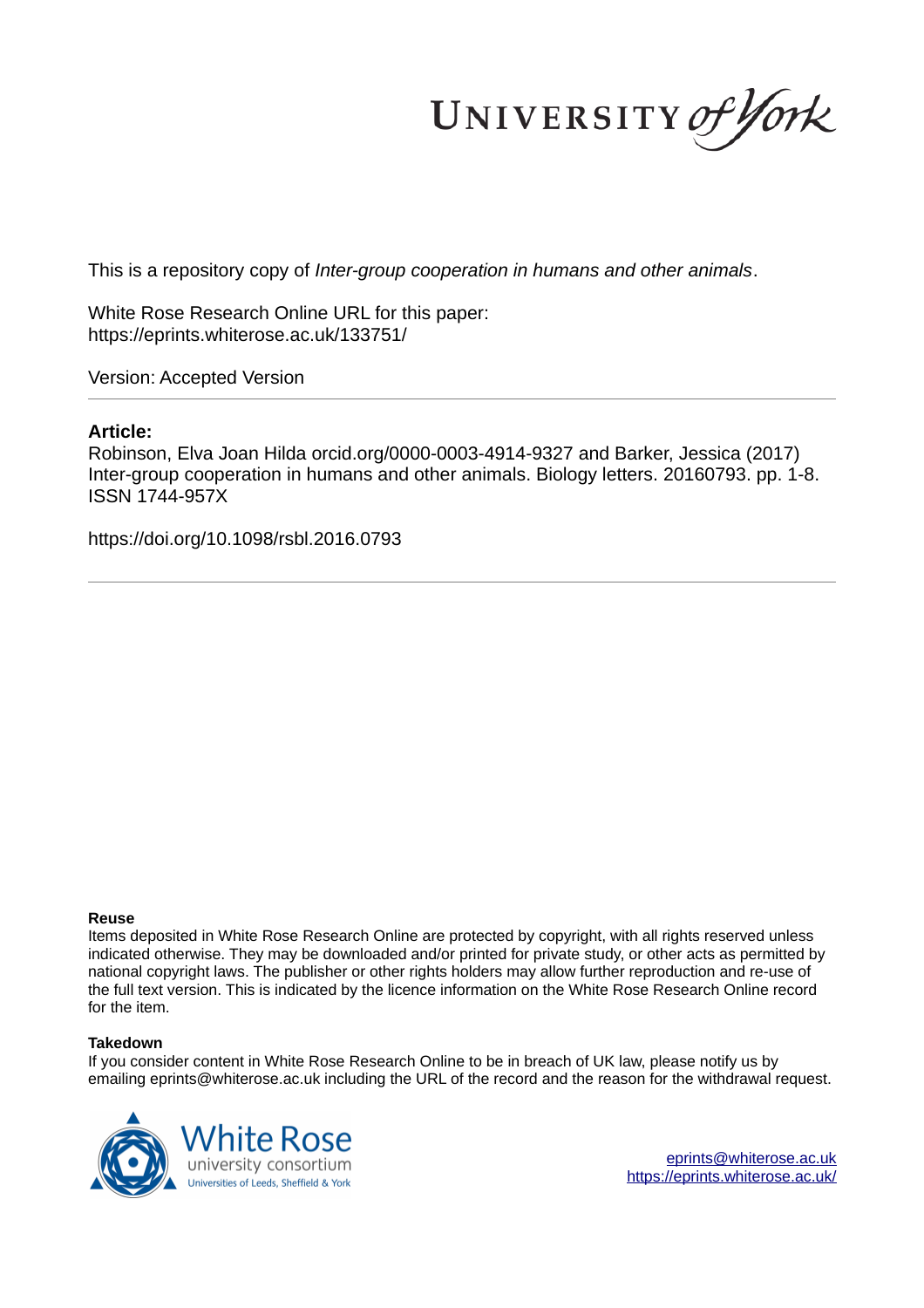# Inter-group cooperation in humans and other animals

*Biology Letters:* Author Pre-print

Elva J. H. Robinson<sup>1</sup> and Jessica L. Barker<sup>2</sup>

1. University of York, Department of Biology and York Centre for Complex Systems Analysis 2. Aarhus University, Aarhus Institute of Advanced Studies

# **Abstract**

Social interactions are often characterised by cooperation within groups and conflict or competition between groups. In certain circumstances, however, cooperation can arise between social groups. Here we examine the circumstances under which inter-group cooperation is expected to emerge and present examples with particular focus on groups in two well-studied but dissimilar taxa: humans and social insects. Drivers for the evolution of inter-group cooperation include overarching threats from predators, competitors or adverse conditions, and group-level resource asymmetries. Resources can differ between groups in both quantity and type. Where the difference is in type, inequalities can lead to specialisation and division of labour between groups, a phenomenon characteristic of human societies, but rarely seen in other animals. The ability to identify members of one's own group is essential for social coherence; we consider the proximate roles of identity effects in shaping intergroup cooperation and allowing membership of multiple groups. Finally, we identify numerous valuable avenues for future research that will improve our understanding of the processes shaping inter-group cooperation.

# **Introduction**

Across taxa, group-living organisms tend to behave differently towards members of their own group (in-group) than towards members of other groups (out-groups) (Table 1). This characteristically involves two behaviours that are distinct but often co-occur: 1) cooperation with in-group members and 2) conflict with out-groups [1]. While inter-group conflict is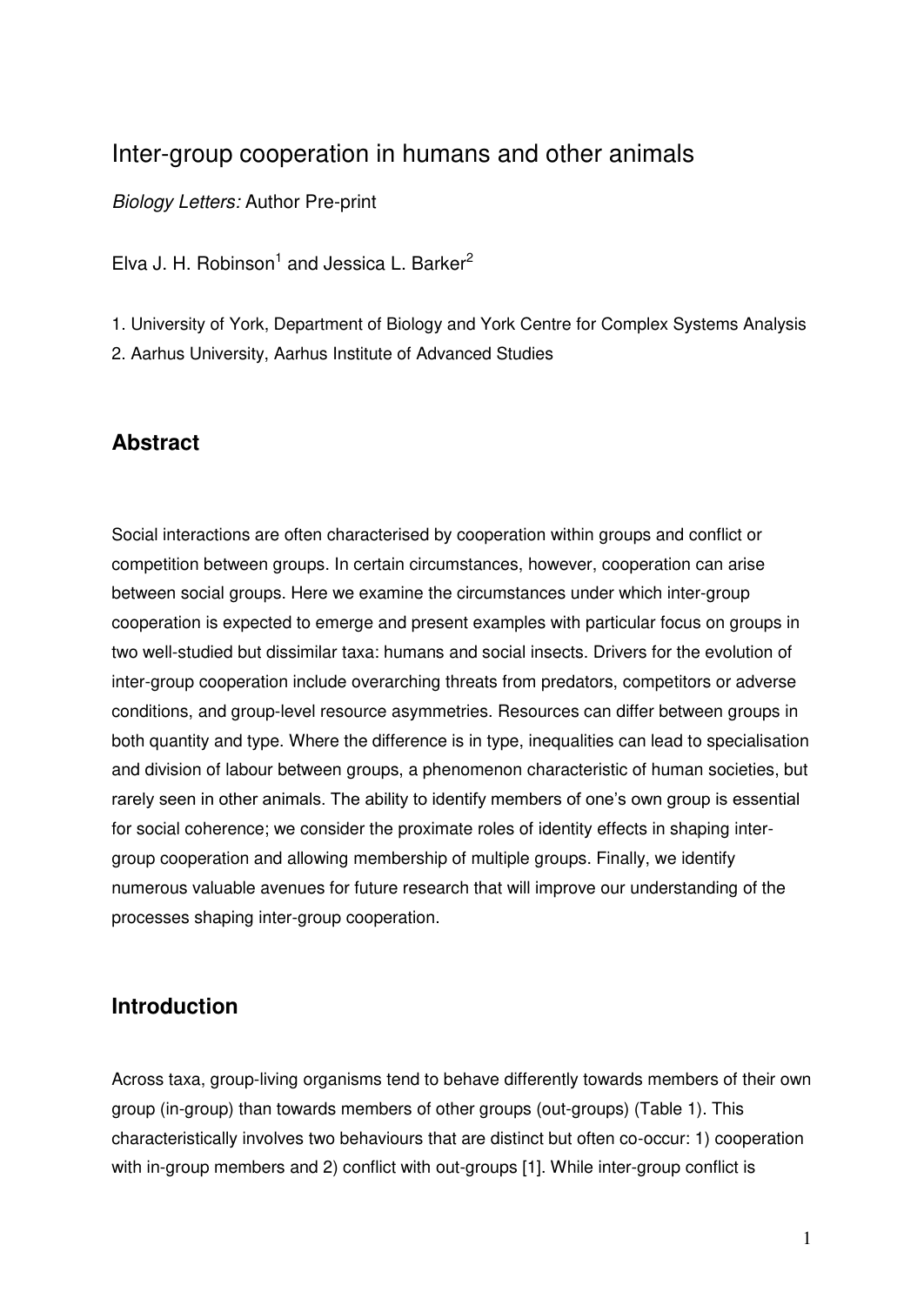undoubtedly common, it is often assumed to be the default scenario, meaning that other types of inter-group interactions (tolerance and cooperation) may be overlooked [2,3]. In this review, we integrate inter-group cooperation into the broader picture of both within-group cooperation and inter-group conflict, using two taxonomically distinct organisms as case studies (humans and an ant species: Table 2). We illustrate key properties of inter-group cooperation and highlight areas for future research.

Inter-group conflict (Table 1) is thought to have been a key feature in human evolutionary history (e.g. [4]) and has been extensively studied in other animals, particularly primates, e.g. [5–8]. Inter-group conflict is expected to occur when individuals have shared interests with in-group members (interdependence, e.g. via kinship: [9,10]) but not out-group members, and resources are distributed such that groups can attempt to both defend resources and take resources from others. For example, inter-group conflict can occur over access to food and male access to females, as in primates [11,12].

In other situations, groups may coexist without conflict, for example maintaining adjacent territories without aggression or feeding from a common food source [13]. We expect intergroup tolerance (Table 1) to occur when costs of aggression are high, and when resources are abundant and/or not in defensible patches (so there will not be local competition: e.g. [14,15]). Moving beyond tolerance, in some cases, inter-group interactions may involve the transfer of fitness benefits (inter-group cooperation: Table 1). For social animals, cooperation is generally at an individual level, generating benefits that may be shared within a group. In addition, cooperation can occur at a group level, where benefits are shared across group boundaries; such inter-group cooperation (Table 1) is our focus here.

Inter-group interactions can be classified on the basis of the resulting costs and benefits (Figure 1). In this review, we consider the factors that affect where interactions fall within this classification, focusing on inter-group cooperation. Most of the current literature on intergroup interactions focuses on conflict (e.g. [1,11]), so we know relatively little about when inter-group cooperation may occur. As inter-group cooperation is not simply the absence of conflict [16], the mechanisms that shift interactions from conflict to tolerance may be different from those that shift interactions from tolerance to cooperation. For example, within-group collective action problems reduce the likelihood of inter-group conflict [17], but we do not predict them necessarily to increase the likelihood of inter-group cooperation. Here, we examine two ultimate drivers of inter-group cooperation (threats and resource asymmetries) and discuss the proximate effects of identity on the form that inter-group cooperation takes.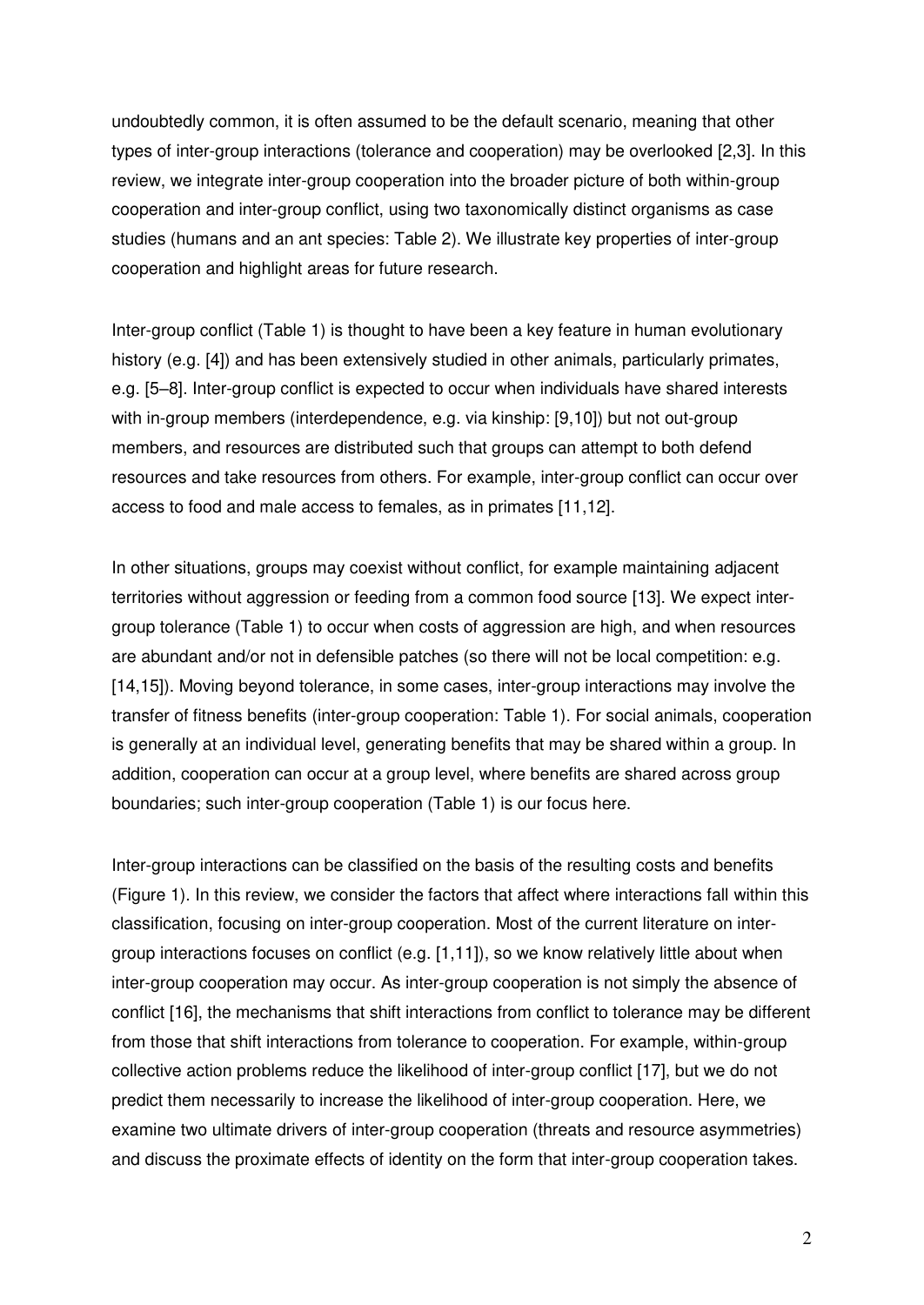Table 1. Definitions of key terms used in the text.

| <b>Term</b>                          | <b>Definition</b>                                                                                                                                                                                                                                                                                                                                                                                                                                                                |
|--------------------------------------|----------------------------------------------------------------------------------------------------------------------------------------------------------------------------------------------------------------------------------------------------------------------------------------------------------------------------------------------------------------------------------------------------------------------------------------------------------------------------------|
| Inter-group<br>cooperation           | The transfer of benefits from one group to one or more other groups of<br>conspecifics, resulting in net benefits shared by multiple members of both<br>groups (although benefits may not be equal in size: Figure 1). This<br>includes benefits that evolved as a by-product of non-cooperative<br>activities and excludes cooperation that occurs 1) between groups of<br>different species, and 2) on an individual basis between members of<br>different groups (e.g. [18]). |
| Inter-group<br>conflict              | The imposition of costs from one group on one or more other groups of<br>conspecifics, resulting in a net cost to members of at least one group.<br>This includes both actively-inflicted costs from direct combat and passive<br>or indirect conflict (scramble competition).                                                                                                                                                                                                   |
| Inter-group<br>tolerance             | A state in which groups neither incur a net cost nor receive a net benefit<br>as a result of interaction with other groups.                                                                                                                                                                                                                                                                                                                                                      |
| Inter-group<br>interaction           | Reciprocal action or influence of multiple groups on each other.                                                                                                                                                                                                                                                                                                                                                                                                                 |
| Group-level<br>identity cues         | Features of group members that carry information about their group<br>membership [19].                                                                                                                                                                                                                                                                                                                                                                                           |
| In-group and<br>out-group<br>members | Members of one's own group and of other groups respectively [20,21].                                                                                                                                                                                                                                                                                                                                                                                                             |
| Group                                | Aggregation of cooperating individuals that is stable with respect to the<br>timescale of cooperation. We use this definition for the purpose of this<br>review, noting that 'group' is defined in several different ways in the<br>literature (e.g. [22]) and that in some cases the term is used as an                                                                                                                                                                         |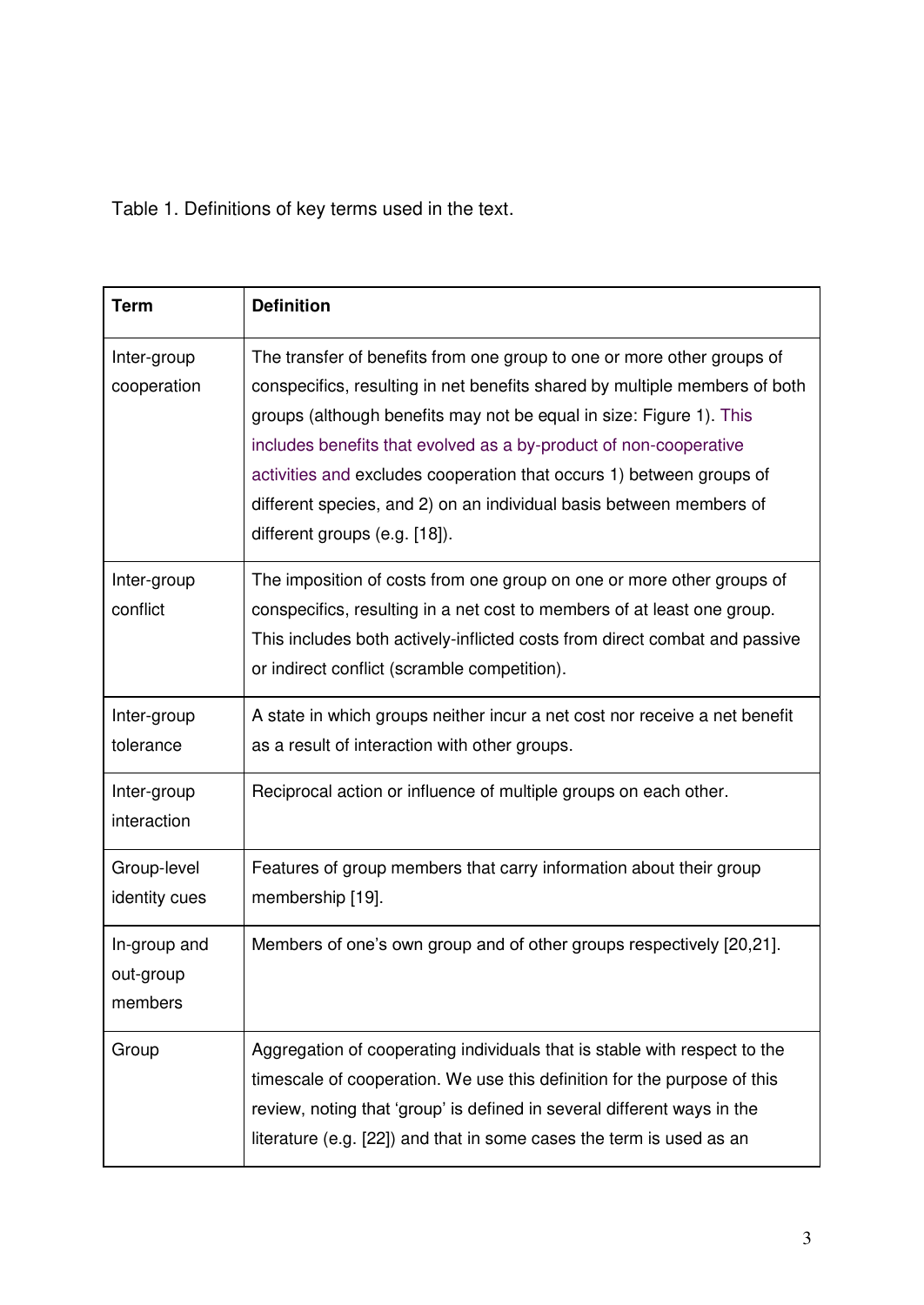|             | heuristic without definition.                                                                                                                                                                                                |
|-------------|------------------------------------------------------------------------------------------------------------------------------------------------------------------------------------------------------------------------------|
| Cooperation | The transfer of benefits from one party to another, ultimately resulting in<br>direct or indirect fitness benefits to both parties (modified from [23] to<br>include behaviours with a non-cooperative evolutionary origin). |



Figure 1. Summary of inter-group interactions assuming only two groups are involved, Group A and Group B. Outcomes (net cost / net benefit) at the group level are taken to include both direct and indirect fitness benefits across all group members. Above the dotted line, Group B gains a higher benefit or pays a lower cost than does Group A.

# **Why cooperate with other groups?**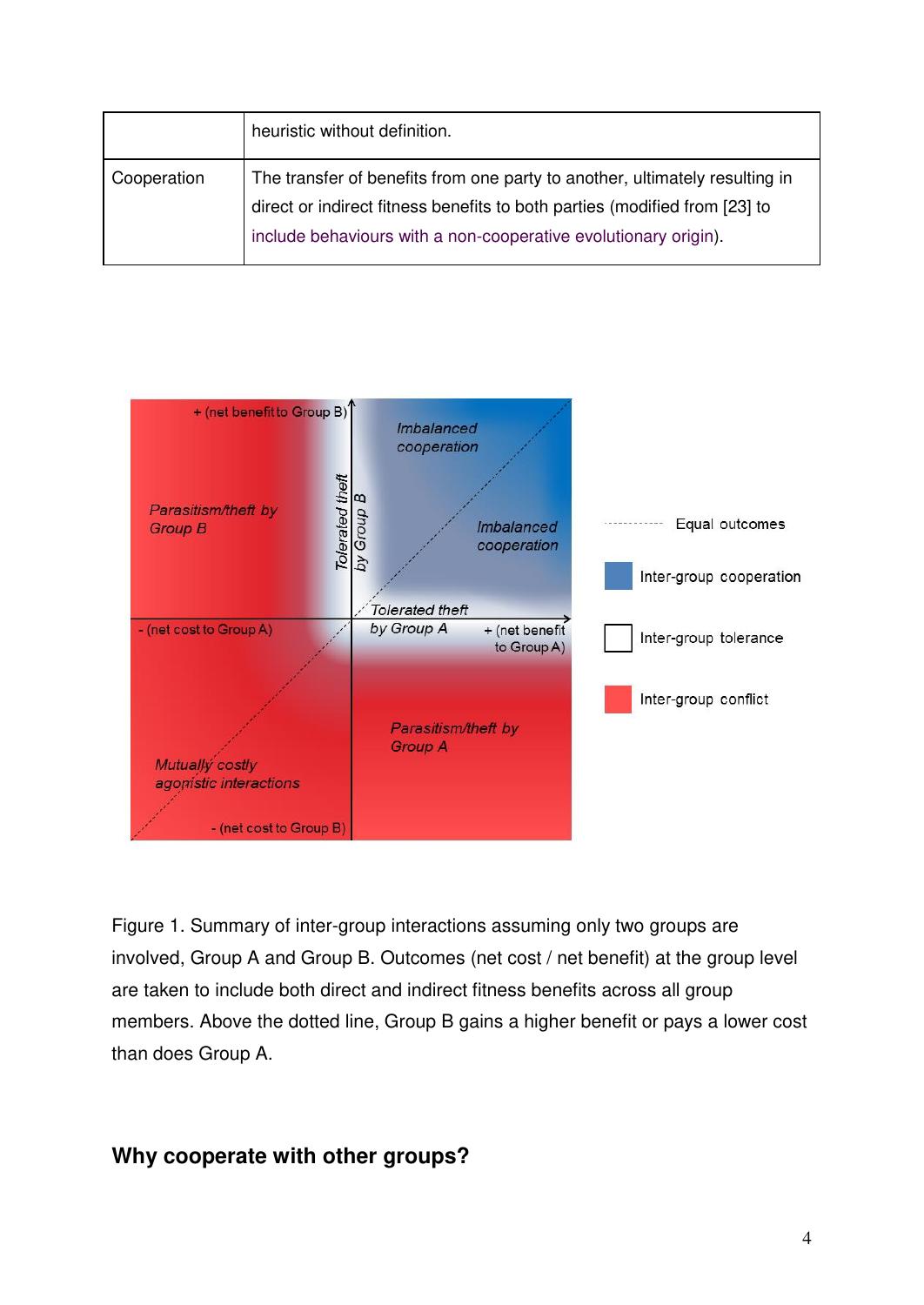The two main benefits that groups gain by cooperating with other groups appear to be protection and resource-sharing. Protection from the threats of predation, competition and harsh environmental conditions is a major driver of the initial formation of social groups [22]. When multiple groups face an increased and large-scale threat, they may respond by fusing, forming a larger group that is better able to withstand attack or harsh conditions (e.g. in wolves [24], spotted hyenas [13], elephants [25], ants [26] and humans [27]). Fusion is not inter-group cooperation under our definition (Table 1), but rather can be seen as inter-group tolerance or a temporary conceptual expansion of the 'in-group' to encompass a wider group of individuals. The original in-group may still be treated differently, although in humans group fusion is often accompanied by mechanisms to promote cohesion across the new, larger group [28].

Alternatively, rather than responding to threats by fusing, groups could maintain their own ingroup identities, but actively cooperate with other groups to diminish a threat. All groups may play the same role in protection against threats: here the benefits of cooperation arise simply from having more individuals contribute. This can occur when the threat is from predators or enemies that affect all groups equally. For example, in the ant *Iridomyrmex purpureus*, multiple nests of a polydomous colony (Box 1) appear to engage in combined defensive activities when any one of the nests faces the threat of echidna predation [29].

In other cases, different groups may play different roles in protection from threats, for example 'risk-pooling' by exchange of resources in times of shortfall for each group [28,30]. Groups may also differ in the magnitude of risk experienced or vulnerability to the threat, for example from climate change [31]. Differences in vulnerability may arise through differences in group size, with smaller groups more at risk. In general the groups that face the higher threat should invest more in inter-group cooperation, although this effect interacts with the amount of resources groups have [32].

In sum, although external threats can sometimes promote inter-group conflict [28,33], they can also promote inter-group cooperation when groups have some degree of shared interests or interdependency. When groups fuse, the interaction between groups is qualitatively similar to within-group cooperation; however, when groups remain distinct, even if all groups play the same role in defence against threats, identity effects (see below) may mean that there are qualitative differences from within-group cooperation. As groups do not necessarily behave as additive aggregations of their individual members [34], modelling groups as individual players responding to threats may be misleading.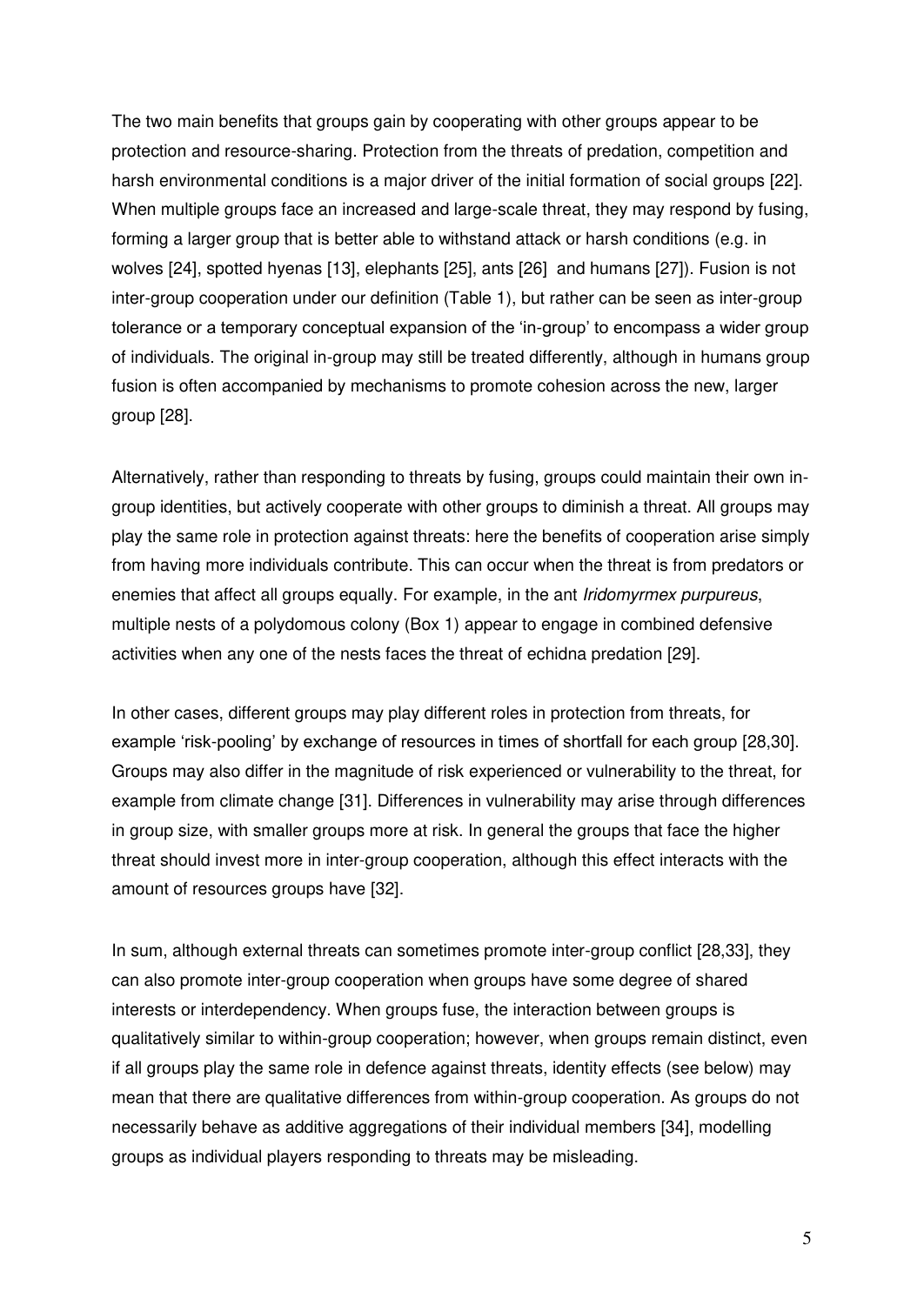In addition to benefits of protection, a second potential driver of intergroup cooperation is the acquisition of resource-related benefits through cooperation with other groups. Many asymmetries or inequalities among groups are related to the resources that a group acquires or uses. For example, asymmetries in group size may result in differences in the amount of resources that different groups hold: larger groups may benefit from economies of scale, but may also suffer from greater free-riding [35]. In turn, resource asymmetry may be a driver of further inter-group asymmetries, for example in fighting ability.

Asymmetry in resources can take two forms: groups may differ in the *amount* of a given resource, or in the *type* of resource they hold. Inequalities in resource quantity can arise via differing abilities to produce a certain resource, or via differing needs for that resource. The literature on the effects of this form of resource inequality on cooperation in humans is equivocal (e.g. [36]). For example, theory predicts that wealth inequality between groups can in some cases make inter-group cooperation more likely, with greater cooperation among groups with unequally- versus equally-distributed resources [37]. However, other models predict that resource inequality between groups can be a driver of inter-group conflict [38].

Whether cooperation or conflict occurs between unequal groups may depend on the cost for a resource-rich group to 'subsidize' a resource-poor group, and whether there is some overarching process that provides a global benefit to redistributing the resources: possibly a large-scale threat [16]. Resource inequality can interact with inequality in risks from a threat, where rich groups contribute more than poor groups when the rich groups are more at risk but not when poor groups are more vulnerable [32]. More likely in non-human animals is the linkage of (inclusive) fitness across groups caused by high relatedness [10]. One situation in which unequally-resourced highly-related groups can occur is polydomous ant colonies (Box 1), where food resources are redistributed from successfully foraging nests to poorlyprovisioned ones [39,40] (Table 2). This process of resource redistribution shapes the largescale colony structure and dynamics [41].

The second form of resource asymmetry is in the type, rather than abundance, of resources. Exchange of different types of resources between groups has been important throughout human evolution, with widespread archaeological and current evidence of inter-group trade [28,30,42,43] (Table 2).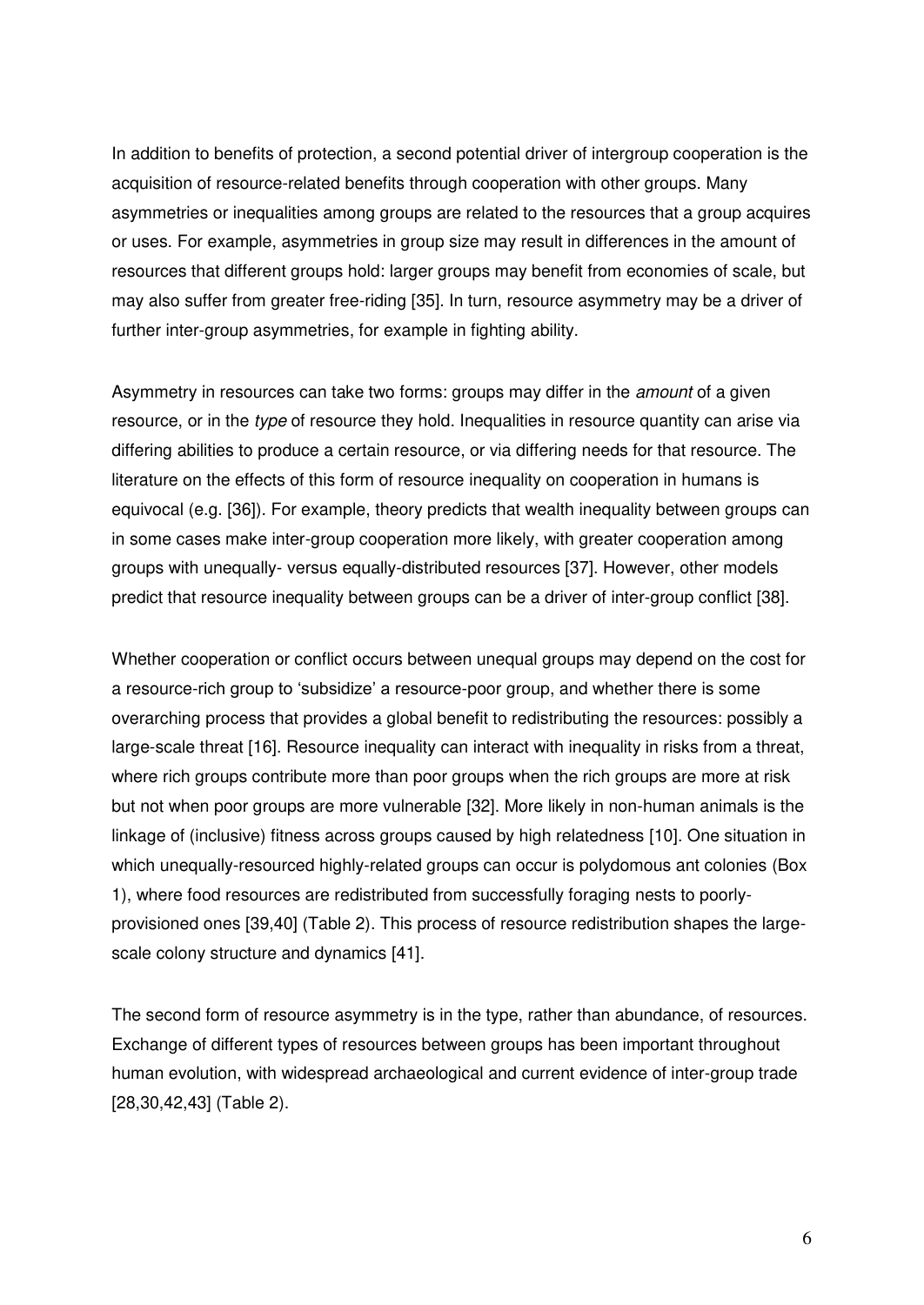Inter-group exchanges can be beneficial when access to necessary resources varies spatially, meaning that groups are inter-dependent with regard to those resources and thus have interests in common [9]. Groups that are more efficient at acquiring one type of resource may specialize on that resource, leading to group-level division of labour: this 'comparative advantage' principle explains both the economics of international trade and resource exchange between species [44]. When the scale at which resources vary and specialization occurs is large, an entire nation could be considered to act as a 'group'. In other cases, specialization occurs at a smaller scale, for example among different human ethnic groups: this may arise due to conflict avoidance, analogous to niche differentiation [27,45], leading to further opportunities for exchange. The potential for exploitation in intergroup resource exchange is generally high [46], but can be reduced by two mechanisms. First, there are often repeated interactions between the same groups, leading to long-term inter-group relationships [28,30]. Second, behaviour can be regulated by strong cultural norms (institutions) [16]. For example, inter-group exchange is generally associated with 'balanced reciprocity', i.e. with the expectation of immediate return [45], and with rituals establishing inter-group partnerships [28].

While human societies engage in inter-group resource exchange to a remarkable extent (likely facilitated by the ability to establish cultural institutions: [47]), in non-human animals, there is little evidence of group-level resource exchange or division of labour. Resourcerelated division of labour is common at the individual-level among social insects, for example between foragers specialising in protein and carbohydrate (e.g. [48]); the different resources are then shared at the nest. At the group-level, however, nests of polydomous ant colonies do not appear to show resource-type specialisation [49] (Table 2).

Resource asymmetries are known to play a role in within-group cooperation and inter-group conflict (e.g. [50]), and we suggest that they also affect inter-group cooperation. Whether the effects of resource asymmetries on inter-group cooperation are qualitatively or quantitatively different from their effects on within-group cooperation depends in part on the spatial scale of the relevant resource distribution. For example, within-group asymmetries can affect intergroup interactions [50], meaning that inter-group cooperation may be affected by two levels of asymmetry, potentially leading to qualitative differences from within-group cooperation. Qualitative differences may also arise due to differences in type of resources at the group versus the individual level, for example if a group's resources are only available when its members contribute.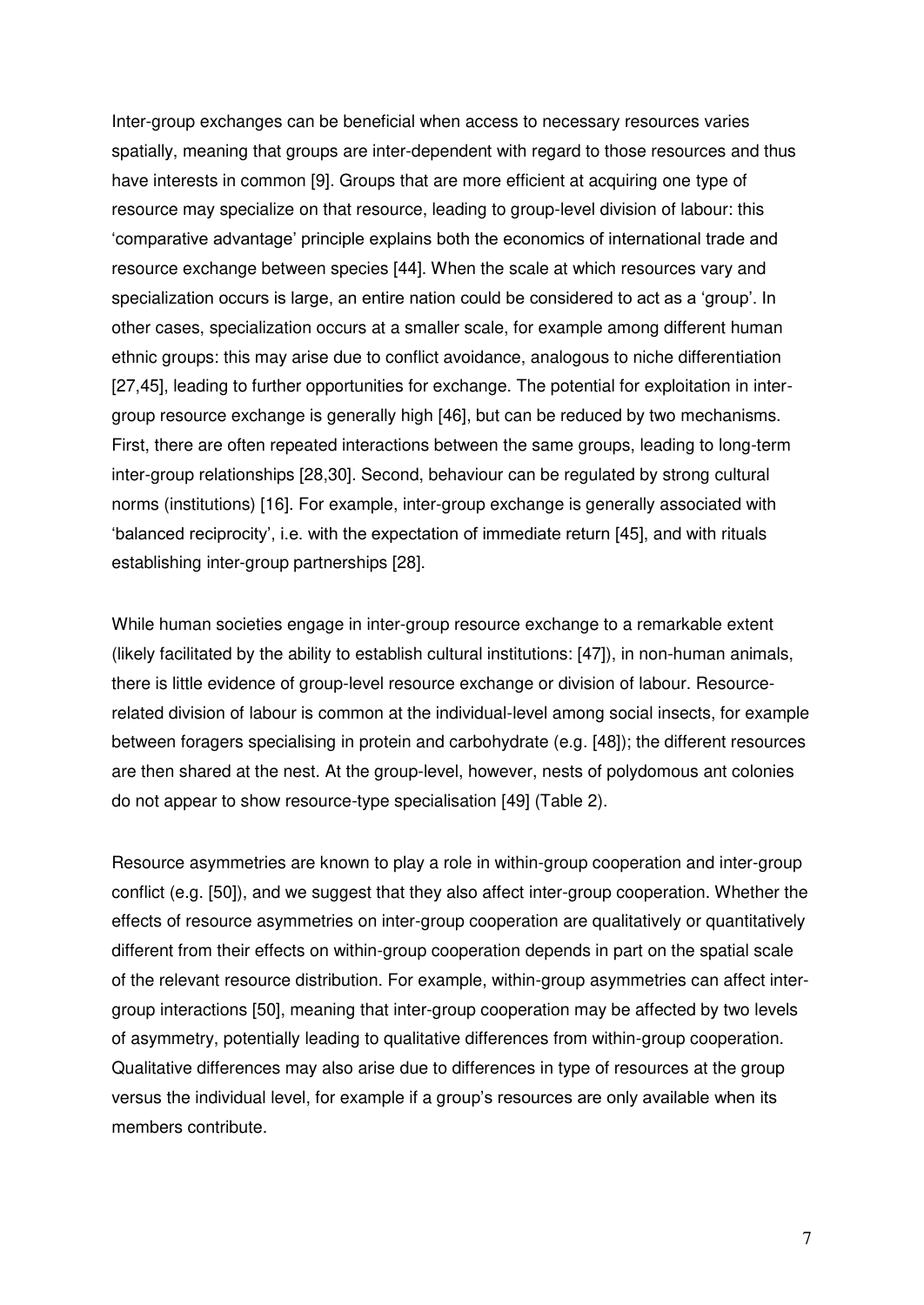Table 2. A summary of the properties of cooperative groups and the interactions between them in two case-study examples of resource-based inter-group cooperation: human trading groups, and a well-studied polydomous ant species.

|                                                       | Human trading groups                                                                                                                                                                               | Polydomous ant (Formica lugubris)<br>colonies                                                                                                                                 |
|-------------------------------------------------------|----------------------------------------------------------------------------------------------------------------------------------------------------------------------------------------------------|-------------------------------------------------------------------------------------------------------------------------------------------------------------------------------|
| What is the<br>nature of a<br>group?                  | 'Group' is used heuristically to<br>include the people who interact<br>with each other to cooperatively<br>produce or acquire a resource,<br>but is often based on location.                       | A group is all the ants usually resident in<br>a certain nest; several socially<br>connected but spatially separated nests<br>make up a polydomous colony (Box 1).            |
| How stable is<br>group<br>membership?                 | People can move between<br>groups, but this generally<br>happens less frequently than<br>the time taken to cooperatively<br>produce the resource and<br>exchange it for one from<br>another group. | Worker ants can move between nests,<br>but most show high fidelity to one 'home<br>nest' (e.g. [51]) making groups stable<br>with respect to the timescale of<br>cooperation. |
| What<br>resources are<br>shared<br>between<br>groups? | Many, e.g. food and natural<br>resources such as metals,<br>stone and shells [30,42,43].                                                                                                           | Primarily carbohydrate food; also<br>protein and nest material [49].                                                                                                          |
| How do<br>resources differ<br>between<br>groups?      | Both amount and kind<br>(resources tend to be abundant<br>locally but patchy over a larger<br>scale: [52]).                                                                                        | Groups differ in the amount of foraging<br>they perform, therefore the amount of<br>carbohydrate resource available within<br>each nest [49].                                 |
| How are<br>cooperation<br>partners<br>chosen?         | People cooperate with other<br>groups that have the required<br>resources (e.g. trade between<br>people on the coast and inland:                                                                   | Ants cooperate only with other groups<br>from the same wider colony and<br>cooperate most strongly when resource<br>asymmetry between groups is high [39].                    |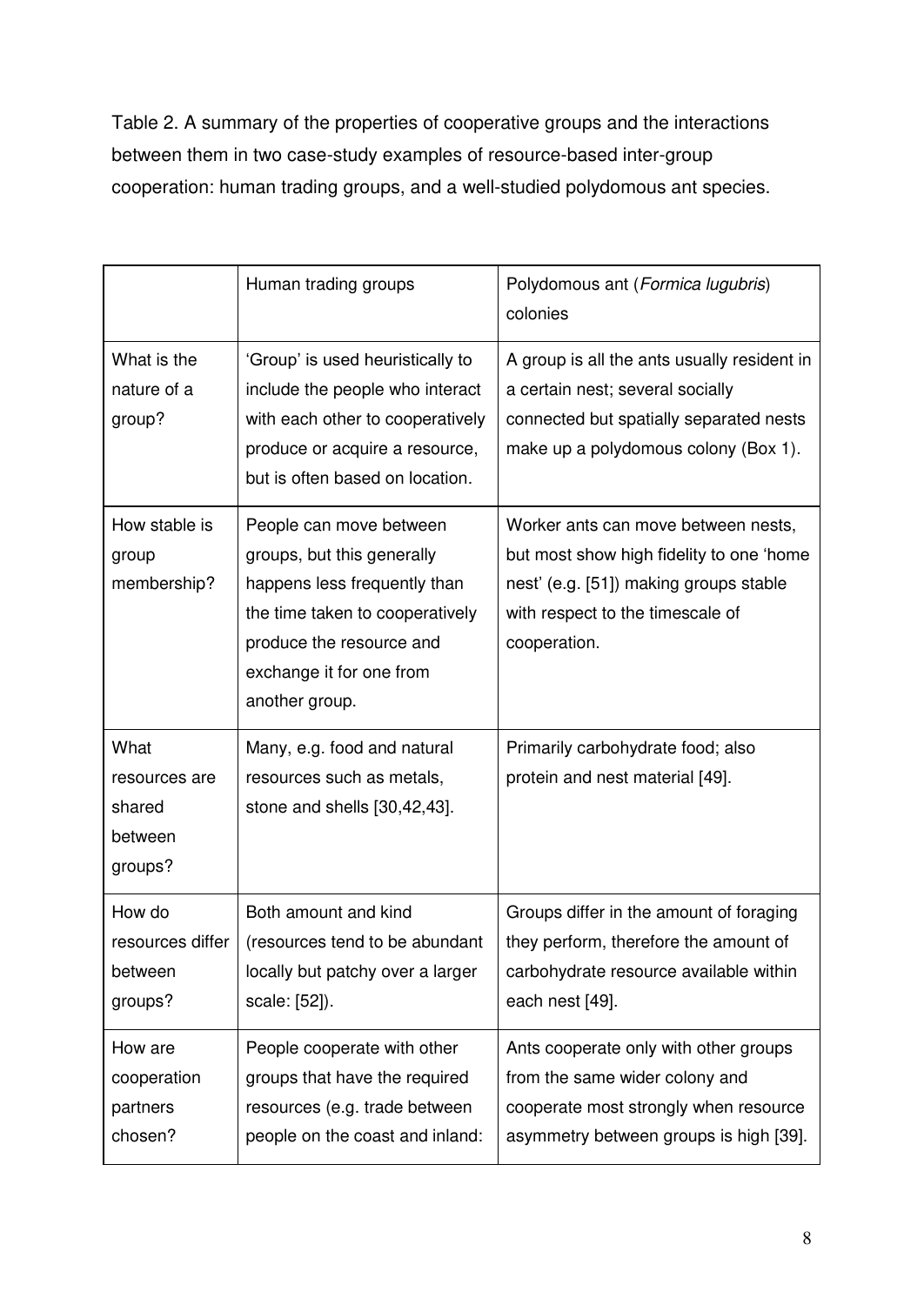|                                                      | $[52]$ ).<br>Repeated interactions occur<br>between the same groups,<br>reducing the likelihood of<br>exploitation [28,42,43].                                                                                                                                                                                                                                                                         |                                                                                                                                                                                                                                                                                                                                                                                                                                                                                                                                                               |
|------------------------------------------------------|--------------------------------------------------------------------------------------------------------------------------------------------------------------------------------------------------------------------------------------------------------------------------------------------------------------------------------------------------------------------------------------------------------|---------------------------------------------------------------------------------------------------------------------------------------------------------------------------------------------------------------------------------------------------------------------------------------------------------------------------------------------------------------------------------------------------------------------------------------------------------------------------------------------------------------------------------------------------------------|
| What is the<br>outcome of<br>resource<br>exchange?   | Benefits of the exchange are<br>shared within each group. Note<br>that: 1) trade can occur<br>between individuals as well as<br>between groups, but it is only<br>inter-group cooperation when<br>the benefits are shared among<br>members of a given group<br>(Table 1); 2) the benefits from<br>such inter-group interactions<br>are not necessarily shared<br>equally among group members<br>$[50]$ | Recipient ants share carbohydrate with<br>other members of their close in-group<br>(nestmates) [40]; the group benefits<br>from the resource acquired.                                                                                                                                                                                                                                                                                                                                                                                                        |
| Is there<br>division of<br>labour between<br>groups? | Yes: groups specialize on<br>locally abundant resources and<br>those which they can produce<br>or acquire most efficiently [44].                                                                                                                                                                                                                                                                       | At the group level, nests may specialise<br>in producing just one reproductive sex<br>[53], but there is no evidence of<br>resource type (e.g.<br>protein/carbohydrate) specialisation at<br>the group (nest) level [49].<br>Instead, some groups specialise on<br>resource collection while others appear<br>to focus on exploring the resource<br>environment [49], suggesting an<br>'exploration/exploitation' division of<br>labour analogous to individual-level<br>'scout versus recruit' specialisations<br>seen widely in social insects (e.g. [54]). |
| How balanced<br>is the                               | Generally balanced. If not,<br>expect repeated interactions                                                                                                                                                                                                                                                                                                                                            | Resource transfer can be strongly<br>directional where there is variation in                                                                                                                                                                                                                                                                                                                                                                                                                                                                                  |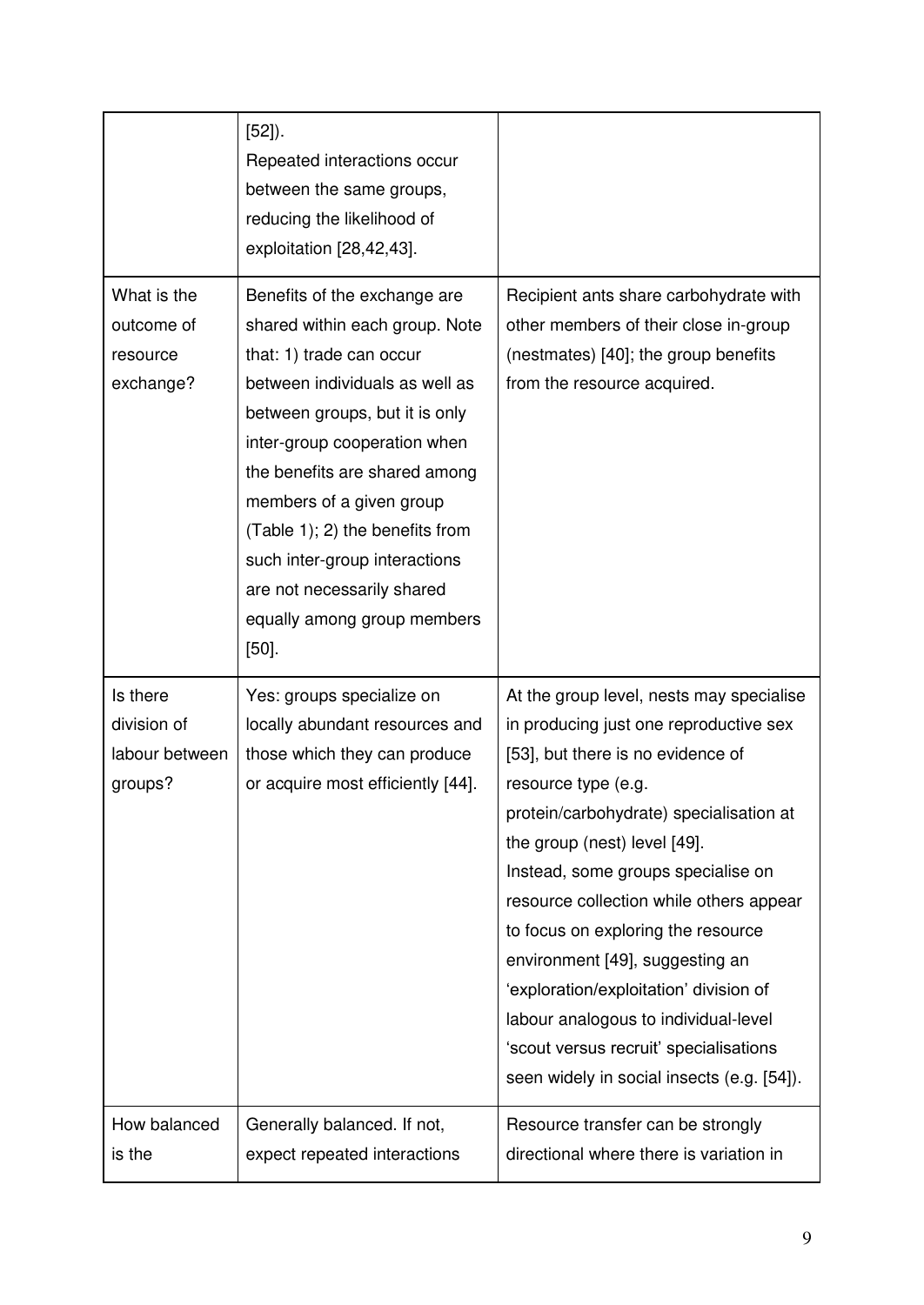| exchange of | and/or cultural institutions such  | need [39] but donors may benefit     |
|-------------|------------------------------------|--------------------------------------|
| benefits?   | as rituals to maintain reciprocity | indirectly because the resources are |
|             | [16,28,47], or expect inter-group  | going to their kin [10].             |
|             | cooperation to break down into     |                                      |
|             | tolerance or conflict, e.g. if one |                                      |
|             | group surrenders its resources     |                                      |
|             | [55], sometimes under duress       |                                      |
|             | $[42]$ .                           |                                      |
|             |                                    |                                      |

## Box 1: Polydomous ants

In many ant species, each colony occupies a single nest (monodomy). Other species of ants spread their colonies across several spatially separate nests, each containing workers and brood, which remain socially connected (polydomy) [26]. Workers usually show fidelity to a particular 'home' nest within a polydomous colony [26,56]. Polydomous species can have a single queen (monogynous) or multiple queens (polygynous), and the polydomous nesting strategy has evolved many times in the ants [26]. Polydomy may confer colony-level advantages in resource exploitation, risk-spreading and colony ergonomics [57]. In its most extreme case, polydomous species may form 'unicolonial' populations, where all ants in a population behave as part of one huge polydomous colony. Unicoloniality usually occurs in invasive species; most polydomous species are 'multicolonial', that is, each colony is formed of a group of socially-connected nests that functions independently from other neighbouring multi-nest colonies and usually is hostile towards them [57].

## **How do identity effects modulate inter-group cooperation?**

Once inter-group cooperation arises from threats and resource asymmetries, its form is mediated by group identity effects, which may make inter-group cooperation qualitatively different from within-group cooperation. In this section, we first discuss how the capacity to recognize group membership opens the door to differential treatment of in-group versus outgroup members, generally manifested as in-group favouritism [58]. Secondly, we ask how identity effects operate when individuals can be members of more than one group.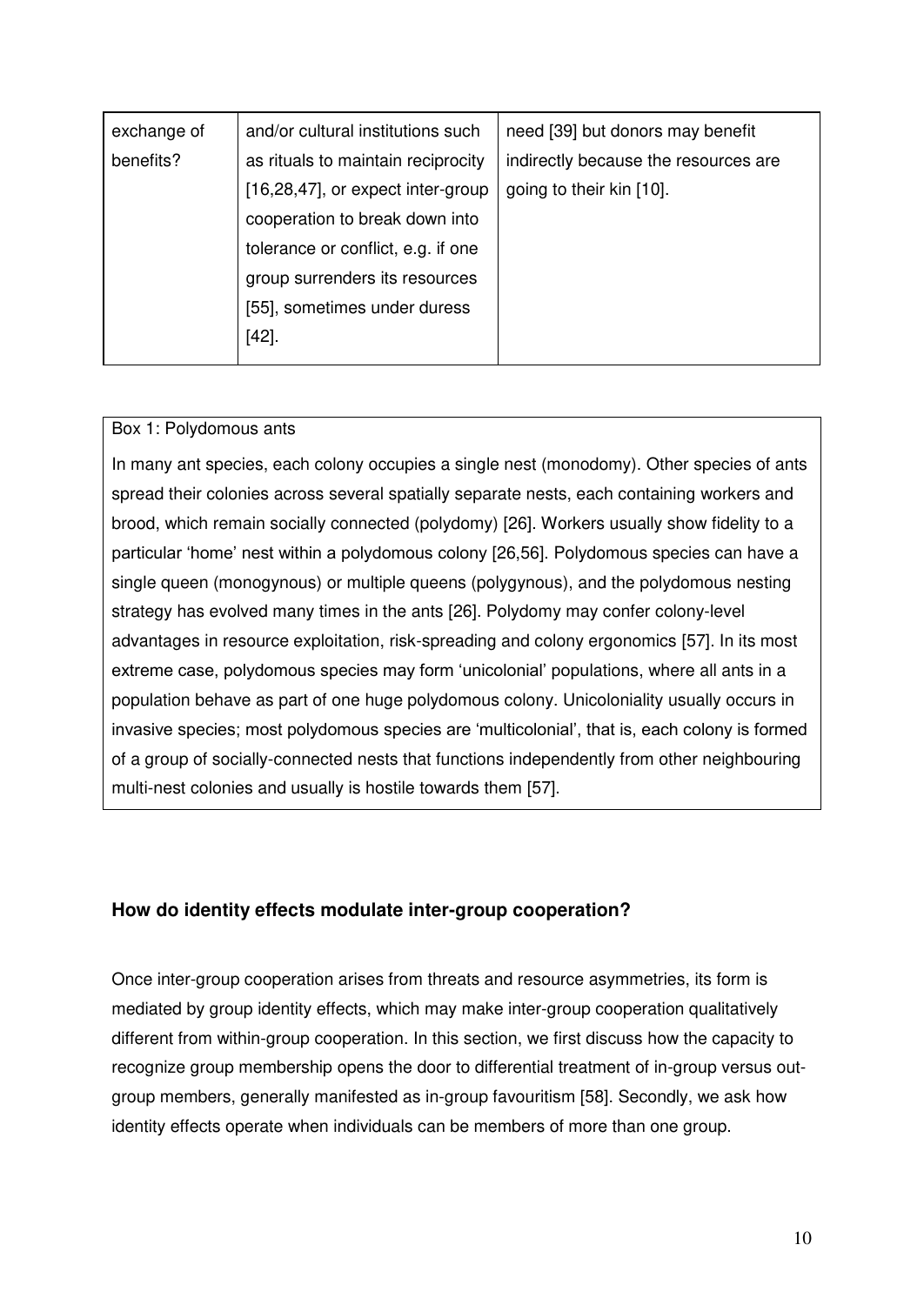Humans can recognize multiple categories of group membership, facilitated by cues and signals that function to display group commitment (e.g. [59]). However, many other animals can also discriminate in-group from out-groups, e.g. by self-referent phenotype matching [19]). In social insects, colony-mates are recognised via matching to odour cues derived primarily from the shared nest environment. For polydomous species (Box 1), strong nest fidelity and limited local dispersal can mean individuals experience differing local environments within a colony. Thus, in addition to colony/non-colony discrimination, some polydomous ants can discriminate their own nestmates from other colony members [60], or distinguish more local and more distant colony members [61]. Certain social insects are thus able to achieve up to 3 levels of discrimination (nest-mate, colony-mate, stranger); we expect multilevel discrimination to be a pre-requisite for inter-group cooperation (Table 2).

Identity effects facilitated by group membership recognition are taxonomically widespread, and generally involve some form of in-group favouritism. For example, social insects exhibit greater aggression towards members of other colonies [19], while humans are more cooperative with in-group members than out-group members. This is the case not only for 'real' groups such as religious communities [62] but also for 'minimal' groups experimentally created on the basis of arbitrary characteristics [20]. Most explanations for in-group favouritism take a proximate approach (social psychology, economics, e.g. [58,63]). The most likely ultimate explanation is that people expect reciprocity to occur within groups only ('bounded generalized reciprocity'), and thus benefit from cooperating with in-group, but not out-group, members [64,65]. We thus predict that stronger group identity effects would reduce the likelihood of inter-group cooperation, and that the strength of these effects would be mediated by opportunities for repeated beneficial interactions between groups.

The strength and nature of identity effects interact with the potential to change group membership. Changing group membership can be costly: for example, many signals of group identity function by removing opportunities for beneficial interactions with out-group members, thus honestly advertising commitment to within-group cooperation [66] and decreasing the potential for inter-group-cooperation. In social insects, transfer to another colony is usually rare, because colony-membership is associated with high relatedness although in some contexts individuals may move to neighbouring colonies (e.g. [67]). However, in many cases, animals, including social insects do change their group identity. In polydomous ant colonies, where between-group relatedness is high, changes to group membership are much more common: nest fidelity, while often high, is rarely complete (e.g. [56]). Fission-fusion societies are characterised by highly flexible group membership;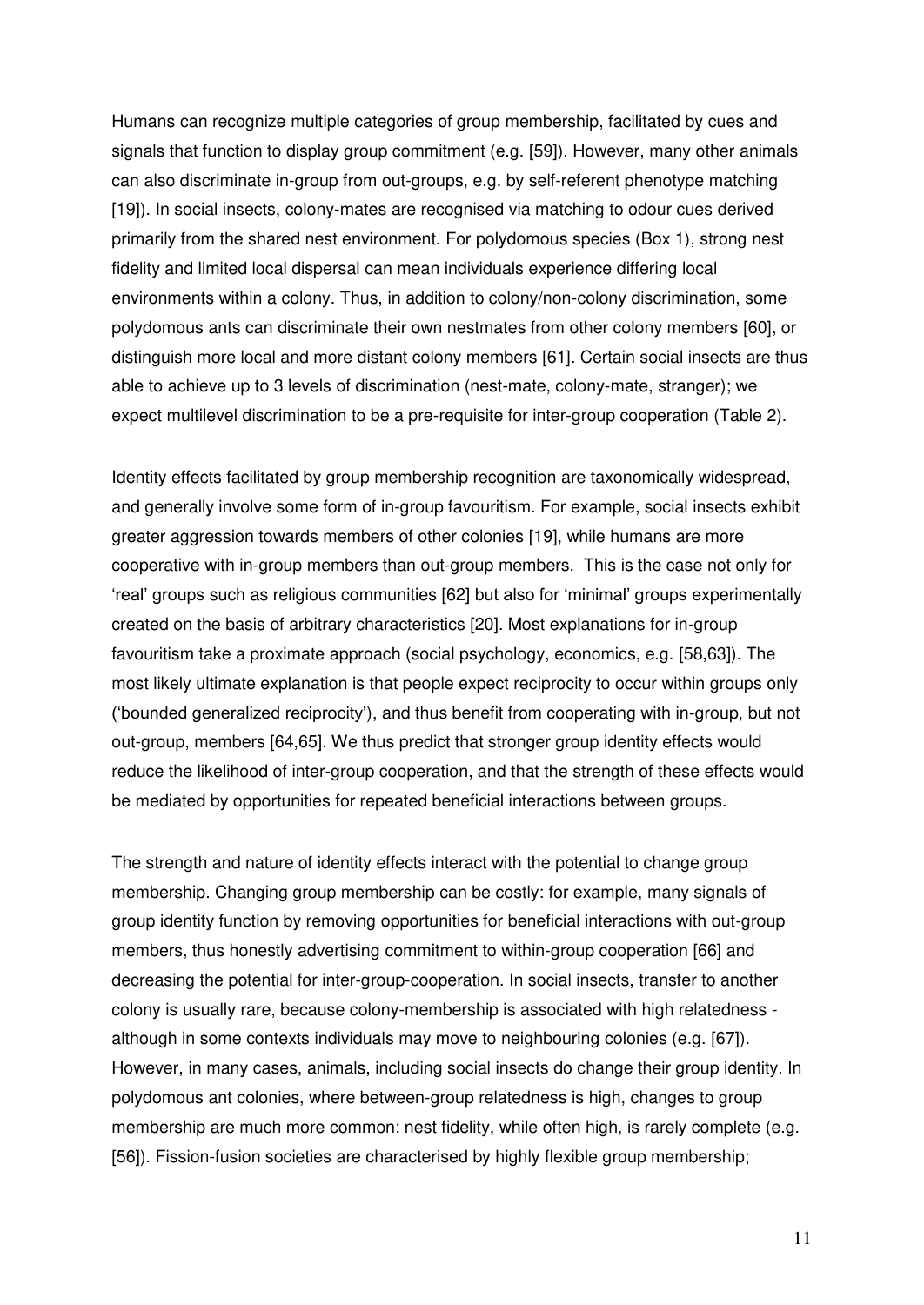decisions to change group are influenced by many factors, including sex, dominance rank, reproductive status and local environment [13,68]. Many mammals disperse to new groups throughout adulthood [69], and in humans, group membership is frequently fluid, even for groups based on ethnicity [70]. The potential to change group membership could increase interdependence between groups, making inter-group cooperation more likely. In some circumstances, exchange of group members could even be a form of inter-group cooperation, although in most cases change of group membership will be driven by benefits at the individual level.

Identity effects are also influenced by the degree to which it is possible to be a member of multiple groups simultaneously. In non-human animals, where membership of multiple groups occurs, it is generally hierarchical, e.g. polydomous ant colonies, or family subgroups within a larger society [25,57] and group identity is based primarily on kinship and/or locality. Humans also belong to nested hierarchical groups determined by relatedness and place (e.g. family, regional identity, nationality), but in addition humans form non-nested groups defined along many orthogonal axes, e.g. religion and language [71] and professional and recreational affiliations. People who consider themselves to be members of a greater number of non-overlapping groups are more tolerant towards members of other groups [21]. Strength of identification with any particular group varies depending on circumstances and context, e.g. when faced by overarching threats common to multiple groups, people shift to a broader 'superordinate' group identity [72]. In the latter example, the interdependence between groups likely becomes more salient, explaining why people with a more 'globalized' group identity are more willing to cooperate with individuals from other groups [73] .

## **Discussion and open questions for further study**

Here we show that cooperation between groups, although rare relative to inter-group conflict, can arise in a wide range of animal taxa and ecological contexts. Although in this paper we focus on groups of organisms, it is important to note that organisms themselves are groups of cells, and that inter-group cooperation is also relevant to the issue of organismality [74]. Cooperation between groups is most likely when multiple groups face an overarching threat, or when groups can benefit from mutual resource exchange. The likelihood of cooperation between two groups is also higher when individuals in those two groups are not competing with each other but are competing with individuals in other groups in the population; however, unlike for individual-level cooperation, this has received little theoretical attention. Many models demonstrate that when both competition and cooperation are at a local scale,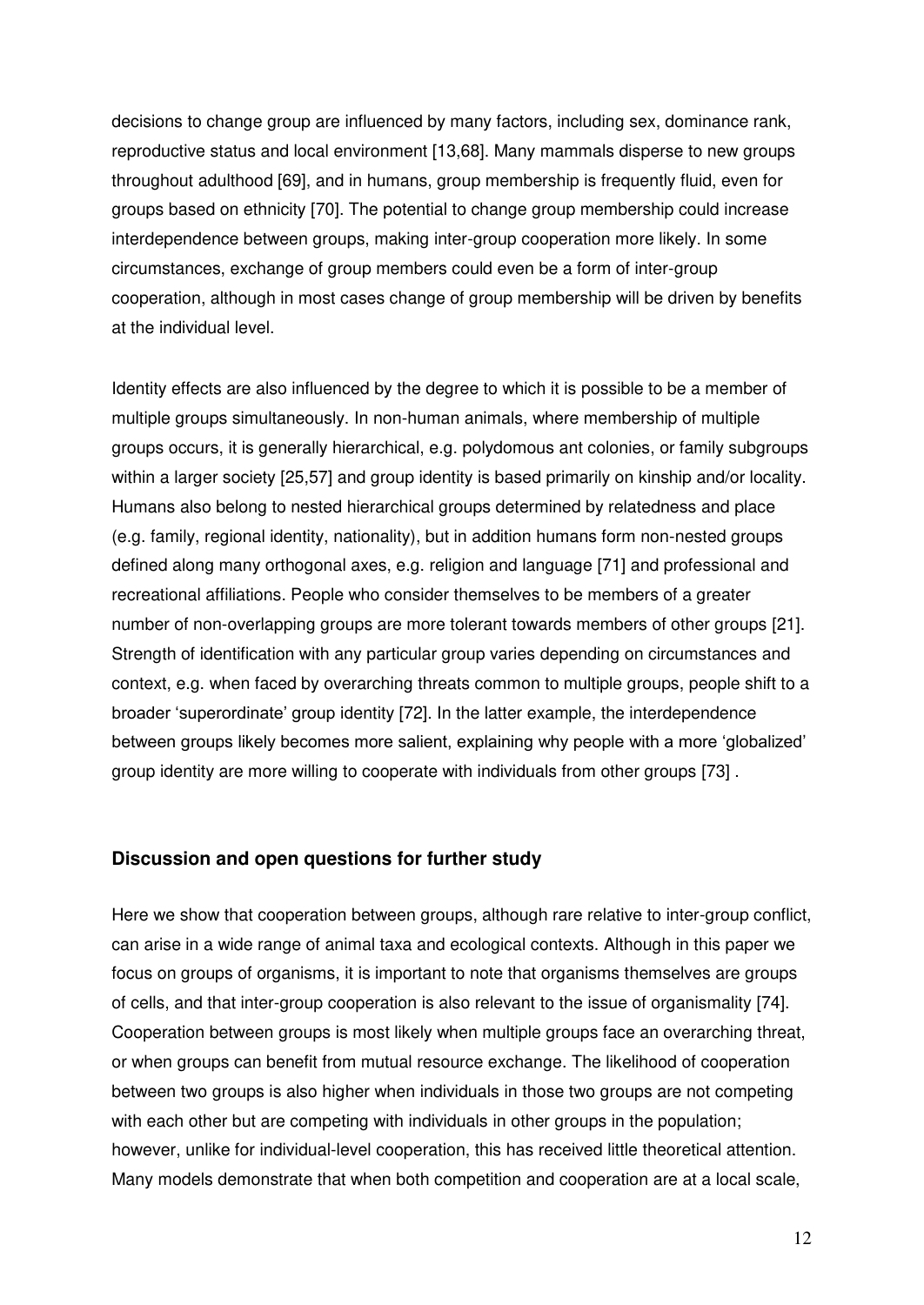individual-level cooperation is generally hindered [14,15,75]. However, this theory has not considered the opportunity for group-level cooperation at a global scale, an area ripe for future study.

Our review reveals many additional areas where further study would be valuable. These include fundamental issues of group identity and the nature of interactions between groups. For example, where animals belong to nested groups (a close in-group and a wider ingroup), how do cooperative interactions differ between these two levels of 'in-group'? How widespread (and reliable) is the ability to distinguish between members of these groups? Is inter-group cooperation more likely to evolve when groups are linked by membership of a wider in-group, or can the formation of a wider in-group be a consequence of inter-group cooperation? To what extent does discrimination depend on individual recognition and memory, as opposed to group-level identity cues? This has implications for an animal's capacity to change group membership, and for the cognitive characteristics we might predict would be associated with inter-group cooperation.

There are potential costs to being identified as a member of particular group, e.g. the risk of attracting aggression, but some form of recognition of group identity is necessary for withingroup cooperation. Group-level identity cues that do not rely on individual-recognition are particularly open to exploitation by cheats, so we would predict that these will be used only where group identity is strongly associated with high relatedness or where identity cues are high cost or difficult to fake. Sub-group identity cues may also be lost if cooperation – or even tolerance – between groups leads to group fusion; this is expected to happen when competition, or other threats, occur at a large scale [14]. More research is needed on the circumstances under which loss of sub-group identity occurs, and whether fusion of cooperative groups is more likely than of groups which are simply mutually tolerant.

The distinction between cooperation and other inter-group interactions is not clear cut. For example, if one group has a large competitive advantage, a competitively inferior group may concede resources to avoid conflict, i.e. "tolerated inter-group theft" [55] (Figure 1). Alternatively, tolerance of the inferior group could be viewed as extending a benefit, in the sense that the weaker group is being given access to a space (or resource) from which they could easily be excluded. Further development of cooperation theory is needed to explore the relative roles of selection for direct and indirect fitness benefits in the evolution of intergroup interactions. Where tolerated theft occurs, there is no clear direct beneficial return to the donor group (or individual), so the relationship could be viewed as parasitic, rather than cooperative. Conversely, if the interaction were controlled by the donor group, this could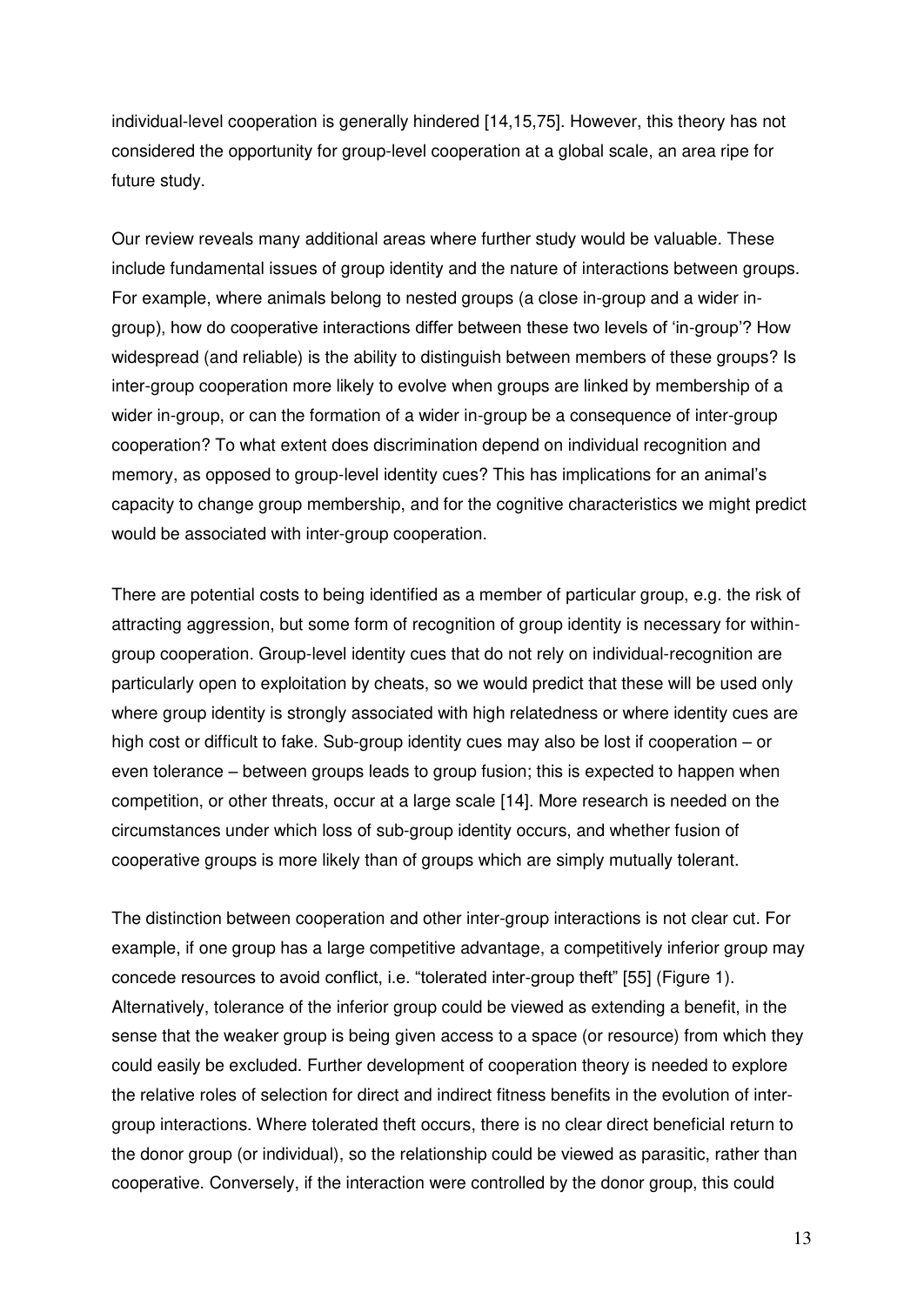even be viewed as group-level altruism, although we would expect this to be very rare. Group-level altruism / parasitism are additional under-studied areas of research. In interspecies mutualisms, it is well-established that the same interaction can be cooperative in one context but parasitic in another [76,77], and this likely applies also to group-level interactions. Here we discuss cooperation between conspecific groups, but interspecific cooperation could be viewed as a special case of inter-group cooperation with low relatedness and typically involving resource exchange or shared protection against largescale threats [78]. Many of the open questions we highlight here also apply to interspecific cooperation.

One major benefit of within-group cooperation is that individuals can obtain resources from others in times of shortfall [28]. In human inter-group cooperation, this buffering effect can occur also at the group level [28,42], but it is unclear what role buffering plays in other animal group interactions. Buffering often requires delayed reciprocity, which is vulnerable to cheating; thus, we might expect to see this only where relatedness is high or where reputation effects are strong. Resource distribution may modulate the advantages of intergroup cooperation. Inter-group division of labour should be more likely where resources are spatially segregated, and when resource transfer is common, as in humans and the social insects. In other animals, some forms of resource transfer, e.g. food sharing, are actually rare (except between mates or with dependent offspring), whereas information sharing is more common. How inter-group cooperation may function with currencies other than physical resource exchange is an interesting area for future study.

Both the ecological context (e.g., resource distribution, harshness of environmental conditions, level of competition) and group characteristics (e.g., size, resource holding potential, need for a particular resource) will affect the dynamics of intergroup cooperation. Within-group heterogeneity may mean the consequences of inter-group cooperation differ greatly among members of the same group. For example, if group members differ in the extent to which they value inter-group cooperation (e.g. due to kinship with out-group members), within-group conflict can arise [79]. In addition, sex-differences in within-group cooperation and inter-group conflict occur widely [11,12], so group sex composition would be predicted to affect inter-group cooperation dynamics too – another fruitful area for future study.

Our review implicitly focuses on pairwise interactions. While many non-human group-level interactions are likely to be pairwise, human inter-group interactions can require agreement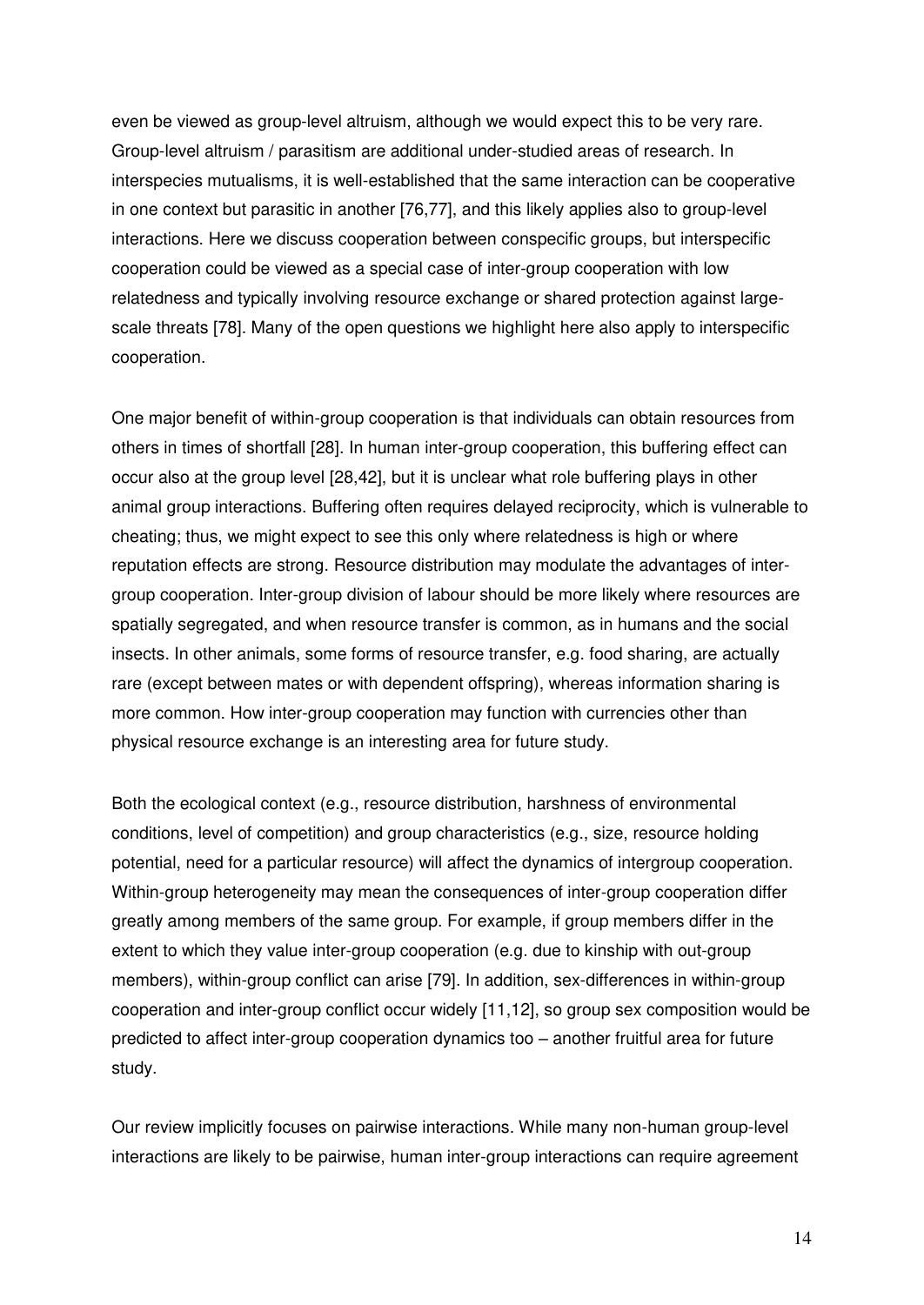among many groups, and this can constrain inter-group cooperation [80]. Cooperative interactions between multiple contributing groups would be predicted to be subject to the same risks of defection and clique-formation as seen in within-group cooperation; this is especially true if producing a public good critically requires participation by all groups, e.g. protection of clean water. Many major issues suffer when a breakdown in human cooperation occurs - including climate change initiatives, conservation and immigration management - and such issues span regional or national boundaries [81]. Further research on inter-group cooperation will thus not only increase our understanding of the evolution of inter-group interactions but can also shed light on developing strategies to promote cooperation among human groups in the face of these global challenges.

# Acknowledgements

We thank Trine Bilde's group, Lauren Brent, Sam Ellis, Elly Power and Caitlin Stern, as well as Andy Gardner, Alberto Micheletti and two anonymous reviewers, for valuable comments on the manuscript. JLB was supported by the European Commission Horizon 2020 and Aarhus Institute of Advanced Studies Marie Curie COFUND Fellowship. We declare that we have no competing interests.

## **References**

- 1. Rusch, H. 2014 The evolutionary interplay of intergroup conflict and altruism in humans: a review of parochial altruism theory and prospects for its extension. *Proc. R. Soc. B* **281**, 20141539. (doi:10.1098/rspb.2014.1539)
- 2. Fry, D. P. & Söderberg, P. 2014 Myths about hunter-gatherers redux: nomadic forager war and peace. *J. Aggress. Confl. Peace Res.* **6**, 255–266. (doi:10.1108/JACPR-06- 2014-0127)
- 3. Boehm, C. 2012 Ancestral hierarchy and conflict. *Science* **336**, 844–847. (doi:10.1126/science.1219961)
- 4. Bowles, S. 2009 Did warfare among ancestral hunter-gatherers affect the evolution of human social behaviors? *Science* **324**, 1293–1298. (doi:10.1126/science.1168112)
- 5. Manson, J. H. & Wrangham, R. W. 1991 Intergroup aggression in chimpanzees and humans. *Curr. Anthropol.* **32**, 369–390.
- 6. Harcourt, A. H. & de Waal, F. B. M., editors 1992 *Coalitions and Alliances in Humans and Other Animals*. Oxford: Oxford University Press.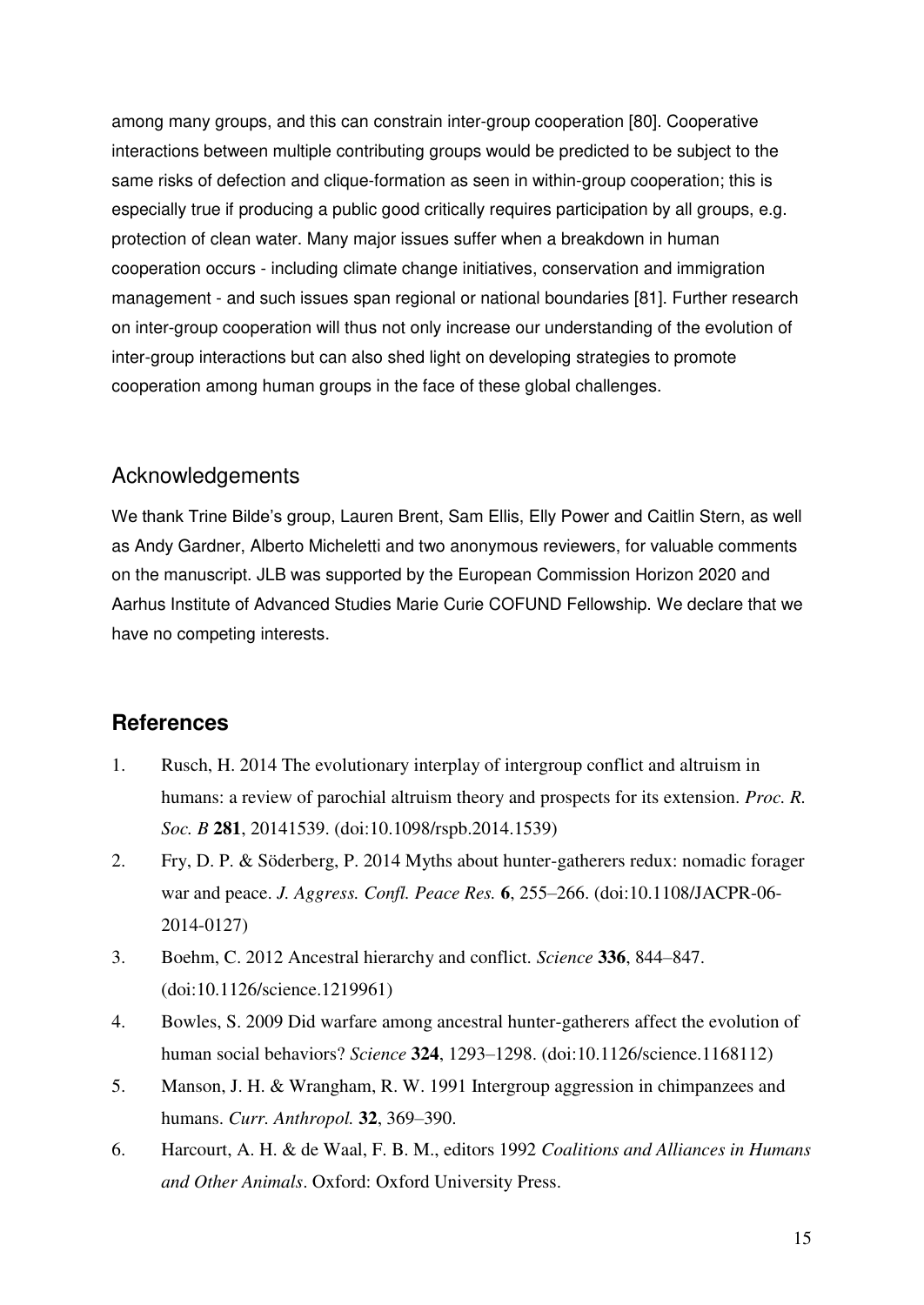- 7. Radford, A. N. & Fawcett, T. W. 2014 Conflict between groups promotes later defense of a critical resource in a cooperatively breeding bird. *Curr. Biol.* **24**, 2935–2939. (doi:10.1016/j.cub.2014.10.036)
- 8. Reeve, H. K. & Hölldobler, B. 2007 The emergence of a superorganism through intergroup competition. *Proc. Natl. Acad. Sci. U. S. A.* **104**, 9736–9740. (doi:10.1073/pnas.0703466104)
- 9. Roberts, G. 2005 Cooperation through interdependence. *Anim. Behav.* **70**, 901–908. (doi:10.1016/j.anbehav.2005.02.006)
- 10. Hamilton, W. D. 1964 The genetical evolution of social behaviour. I & II. *J. Theor. Biol.* **7**, 1–52. (doi:10.1016/0022-5193(64)90038-4)
- 11. McDonald, M. M. et al. 2012 Evolution and the psychology of intergroup conflict: the male warrior hypothesis. *Philos. Trans. R. Soc. B* **367**, 670–679. (doi:10.1098/rstb.2011.0301)
- 12. Fashing, P. J. 2001 Male and female strategies during intergroup encounters in guerezas (Colobus guereza): evidence for resource defense mediated through males and a comparison with other primates. *Behav. Ecol. Sociobiol.* **50**, 219–230. (doi:10.1007/s002650100358)
- 13. Smith, J. E., Kolowski, J. M., Graham, K. E., Dawes, S. E. & Holekamp, K. E. 2008 Social and ecological determinants of fission–fusion dynamics in the spotted hyaena. *Anim. Behav.* **76**, 619–636. (doi:10.1016/j.anbehav.2008.05.001)
- 14. West, S. A., Gardner, A., Shuker, D. M., Reynolds, T., Burton-Chellow, M., Sykes, E. M., Guinnee, M. A. & Griffin, A. S. 2006 Cooperation and the scale of competition in humans. *Curr. Biol.* **16**, 1103–1106. (doi:10.1016/j.cub.2006.03.069)
- 15. Taylor, P. D. 1992 Altruism in viscous populations an inclusive fitness model. *Evol. Ecol.* **6**, 352–356. (doi:10.1007/BF02270971)
- 16. Fry, D. P. 2012 Life without war. *Science* **336**, 879–884. (doi:10.1126/science.1217987)
- 17. Willems, E. P. & van Schaik, C. P. 2015 Collective action and the intensity of between-group competition in nonhuman primates. *Behav. Ecol.* **26**, 625–631. (doi:10.1093/BEHECO/ARV001)
- 18. Pisor, A. C. & Gurven, M. 2016 Risk buffering and resource access shape valuation of out-group strangers. *Sci. Rep.* **6**, 30435. (doi:10.1038/srep30435)
- 19. Reeve, H. K. 1989 The evolution of conspecific acceptance thresholds. *Am. Nat.* **133**, 407–435.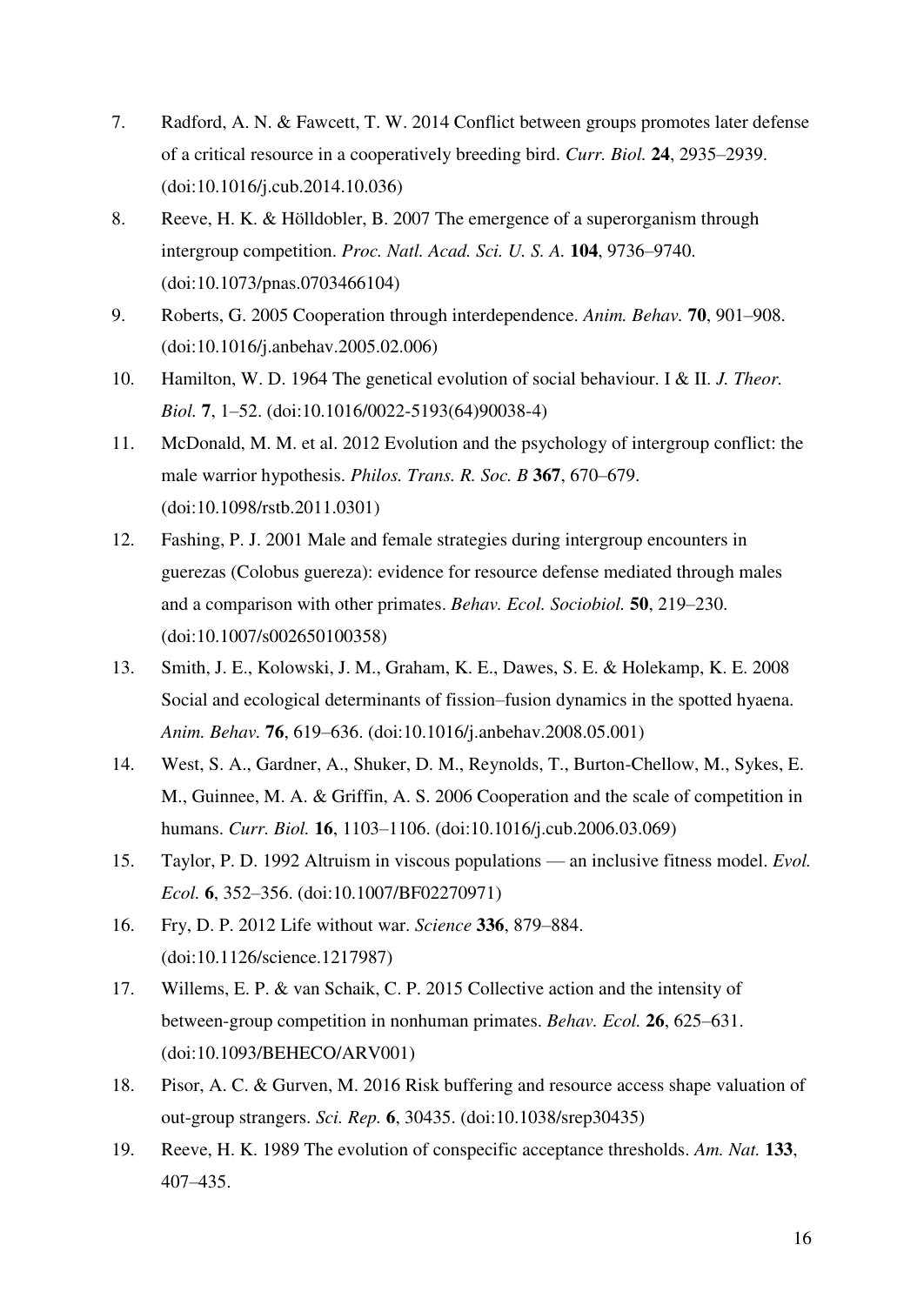- 20. Tajfel, H., Billig, M. G., Bundy, R. P. & Flament, C. 1971 Social categorization and intergroup behaviour. *Eur. J. Soc. Psychol.* **1**, 149–178. (doi:10.1002/ejsp.2420010202)
- 21. Brewer, M. B. & Pierce, K. P. 2005 Social identity complexity and outgroup tolerance. *Personal. Soc. Psychol. Bull.* **31**, 428–437. (doi:10.1177/0146167204271710)
- 22. Krause, J. & Ruxton, G. D. 2002 *Living in Groups*. Oxford: Oxford University Press.
- 23. West, S. A., Griffin, A. S. & Gardner, A. 2007 Social semantics: altruism, cooperation, mutualism, strong reciprocity and group selection. *J. Evol. Biol.* **20**, 415–432. (doi:10.1111/j.1420-9101.2006.01258.x)
- 24. Metz, M. C., Vucetich, J. A., Smith, D. W., Stahler, D. R. & Peterson, R. O. 2011 Effect of sociality and season on gray wolf (Canis lupus) foraging behavior: implications for estimating summer kill rate. *PLoS One* **6**, e17332.
- 25. Wittemyer, G., Douglas-Hamilton, I. & Getz, W. M. 2005 The socioecology of elephants: analysis of the processes creating multitiered social structures. *Anim. Behav.* **69**, 1357–1371.
- 26. Debout, G., Schatz, B., Elias, M. & McKey, D. 2007 Polydomy in ants: what we know, what we think we know, and what remains to be done. *Biol. J. Linn. Soc.* **90**, 319–348.
- 27. Holly, D. H. J. 2005 The place of 'Others' in hunter-gatherer intensification. *Am. Anthropol.* **107**, 207–220. (doi:10.1525/aa.2005.107.2.207)
- 28. Zori, C. & Brant, E. 2012 Managing the risk of climatic variability in late prehistoric northern Chile. *J. Anthropol. Archaeol.* **31**, 403–421. (doi:10.1016/j.jaa.2012.03.005)
- 29. Van Wilgenburg, E. & Elgar, M. A. 2007 Colony characteristics influence the risk of nest predation of a polydomous ant by a monotreme. *Biol. J. Linn. Soc.* **92**, 1–8.
- 30. Wiessner, P. 2002 Hunting, healing, and hxaro exchange: A long-term perspective on !Kung (Ju/'hoansi) large-game hunting. *Evol. Hum. Behav.* **23**, 407–436. (doi:10.1016/S1090-5138(02)00096-X)
- 31. Srinivasan, U. T. et al. 2008 The debt of nations and the distribution of ecological impacts from human activities. *Proc. Natl. Acad. Sci. U. S. A.* **105**, 1768–1773. (doi:10.1073/pnas.0709562104)
- 32. Burton-Chellew, M. N., May, R. M. & West, S. A. 2013 Combined inequality in wealth and risk leads to disaster in the climate change game. *Clim. Change* **120**, 815– 830. (doi:10.1007/s10584-013-0856-7)
- 33. Schleussner, C.-F., Donges, J. F., Donner, R. V. & Schellnhuber, H. J. 2016 Armed-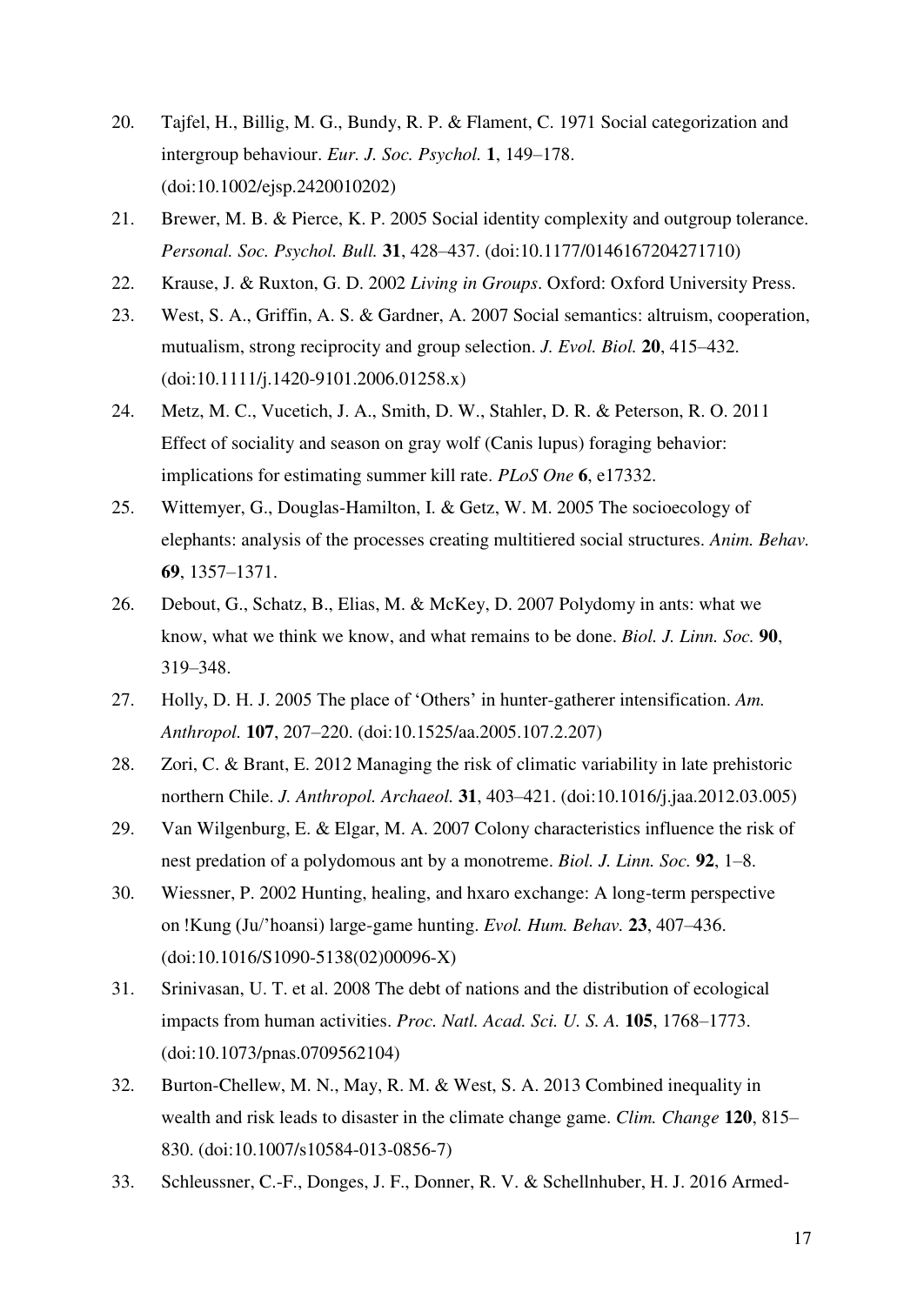conflict risks enhanced by climate-related disasters in ethnically fractionalized countries. *Proc. Natl. Acad. Sci. U. S. A.* **113**, 9216–9221. (doi:10.1073/pnas.1601611113)

- 34. Kugler, T., Kausel, E. E. & Kocher, M. G. 2012 Are groups more rational than individuals? A review of interactive decision making in groups. *Wiley Interdiscip. Rev. Cogn. Sci.* **3**, 471–482. (doi:10.1002/wcs.1184)
- 35. Willems, E. P., Hellriegel, B. & van Schaik, C. P. 2013 The collective action problem in primate territory economics. *Proc. R. Soc. B* **280**, 20130081. (doi:10.1098/rspb.2013.0081)
- 36. Fung, J. M. Y. & Au, W. 2014 Effect of inequality on cooperation: heterogeneity and hegemony in public goods dilemma. *Organ. Behav. Hum. Decis. Process.* **123**, 9–22. (doi:10.1016/j.obhdp.2013.10.010)
- 37. Vasconcelos, V. V., Santos, F. C., Pacheco, J. M. & Levin, S. A. 2014 Climate policies under wealth inequality. *Proc. Natl. Acad. Sci. U. S. A.* **111**, 2212–2216. (doi:10.1073/pnas.1323479111)
- 38. Besançon, M. L. 2005 Relative resources: inequality in ethnic wars, revolutions, and genocides. *J. Peace Res.* **42**, 393–415. (doi:10.1177/0022343305054086)
- 39. Ellis, S., Franks, D. W. & Robinson, E. J. H. 2014 Resource redistribution in polydomous ant nest networks: local or global? *Behav. Ecol.* **25**, 1183–1191. (doi:10.1093/beheco/aru108)
- 40. Ellis, S. & Robinson, E. J. H. 2016 Inter-nest food sharing in wood ant colonies: resource redistribution behavior in a complex system. *Behav. Ecol.* **27**, 660–668. (doi:10.1093/beheco/arv205)
- 41. Cook, Z., Franks, D. W. & Robinson, E. J. H. 2014 Efficiency and robustness of ant colony transportation networks. *Behav. Ecol. Sociobiol.* **68**, 509–517. (doi:10.1007/s00265-013-1665-8)
- 42. Oka, R. & Kusimba, C. M. 2008 The archaeology of trading systems, part 1: towards a new trade synthesis. *J. Archaeol. Res.* **16**, 339–395. (doi:10.1007/s10814-008-9023-5)
- 43. Wiessner, P. 2002 The vines of complexity: egalitarian structures and the institutionalization of inequality among the Enga. *Curr. Anthropol.* **43**, 233–269. (doi:10.1086/338301)
- 44. Schwartz, M. W. & Hoeksema, J. D. 1998 Specialization and resource trade: biological markets as a model of mutualisms. *Ecology* **79**, 1029–1038.
- 45. Cashdan, E. 2001 Ethnic diversity and its environmental determinants: effects of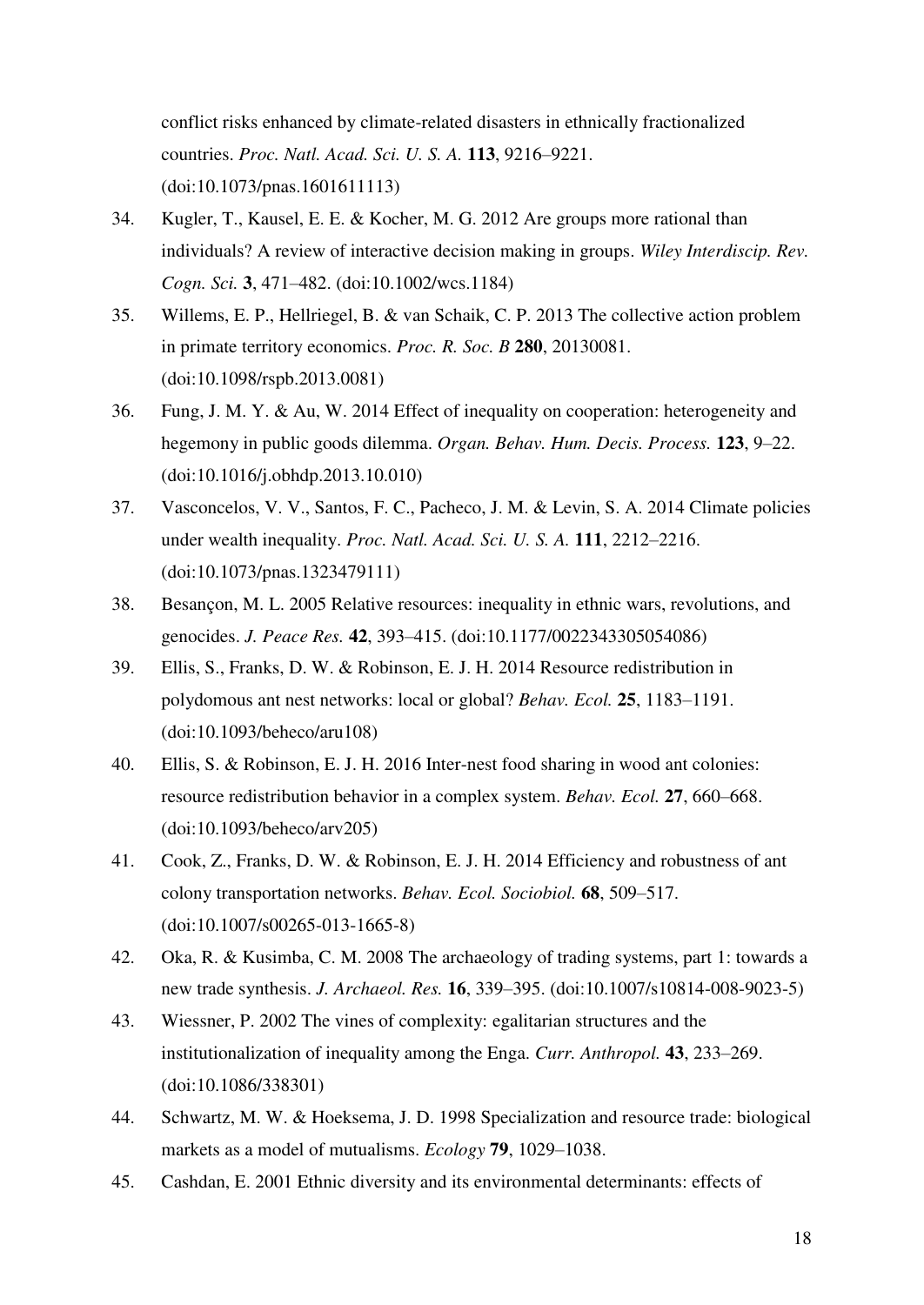climate, pathogens, and habitat diversity. *Am. Anthropol.* **103**, 968–991. (doi:10.1525/aa.2001.103.4.968)

- 46. Cashdan, E. 2001 Ethnocentrism and xenophobia: a cross-cultural study. *Curr. Anthropol.* **42**, 760–765. (doi:10.1086/323821)
- 47. Powers, S. T., van Schaik, C. P. & Lehmann, L. 2016 How institutions shaped the last major evolutionary transition to large-scale human societies. *Philos. Trans. R. Soc. B* **371**, 20150098. (doi:10.1098/rstb.2015.0098)
- 48. Fewell, J. H. & Bertram, S. M. 1999 Division of labor in a dynamic environment: response by honeybees (Apis mellifera) to graded changes in colony pollen stores. *Behav. Ecol. Sociobiol.* **171**–**179**.
- 49. Ellis, S. & Robinson, E. J. H. 2015 The role of non-foraging nests in polydomous wood ant colonies. *PLoS One* **10**, e0138321. (doi:10.1371/journal.pone.0138321)
- 50. Barker, J. L., Loope, K. J. & Reeve, H. K. 2016 Asymmetry within social groups: division of labour and intergroup competition. *J. Evol. Biol.* **29**, 560–571. (doi:10.1111/jeb.12805)
- 51. Procter, D. S., Cottrell, J., Watts, K., A'Hara, S., Hofreiter, M. & Robinson, E. J. H. 2016 Does cooperation mean kinship between spatially discrete ant nests? *Ecol. Evol.* **OnlineEarl**, 1–11. (doi:10.1002/ece3.2590)
- 52. Bishop, C. A. 1987 Coast-interior exchange: the origins of stratification in Northwestern North America. *Arctic Anthropol.* **24**, 72–83.
- 53. Pamilo, P., Seppä, P. & Helanterä, H. 2016 Population genetics of wood ants. In *Wood Ant Ecology and Conservation* (eds J. A. Stockan & E. J. H. Robinson), Cambridge: Cambridge University Press.
- 54. de Biseau, J. C. & Pasteels, J. M. 2000 Response thresholds to recruitment signals and the regulation of foraging intensity in the ant Myrmica sabuleti (Hymenoptera, Formicidae). *Behav. Processes* **48**, 137–148.
- 55. Rusch, H. 2014 The two sides of warfare. *Hum. Nat.* **25**, 359–377. (doi:10.1007/s12110-014-9199-y)
- 56. Denis, D., Chameron, S., Costille, L., Pocheville, Châline, N. & Fresneau, D. 2008 Workers agonistic interactions in queenright and queenless nests of a polydomous society. *Anim. Behav.* **75**, 791–800.
- 57. Robinson, E. J. H. 2014 Polydomy: the organisation and adaptive function of complex nest systems in ants. *Curr. Opin. Insect Sci.* **5**, 37–43. (doi:10.1016/j.cois.2014.09.002)
- 58. Hewstone, M., Rubin, M. & Willis, H. 2002 Intergroup bias. *Annu. Rev. Psychol.* **53**,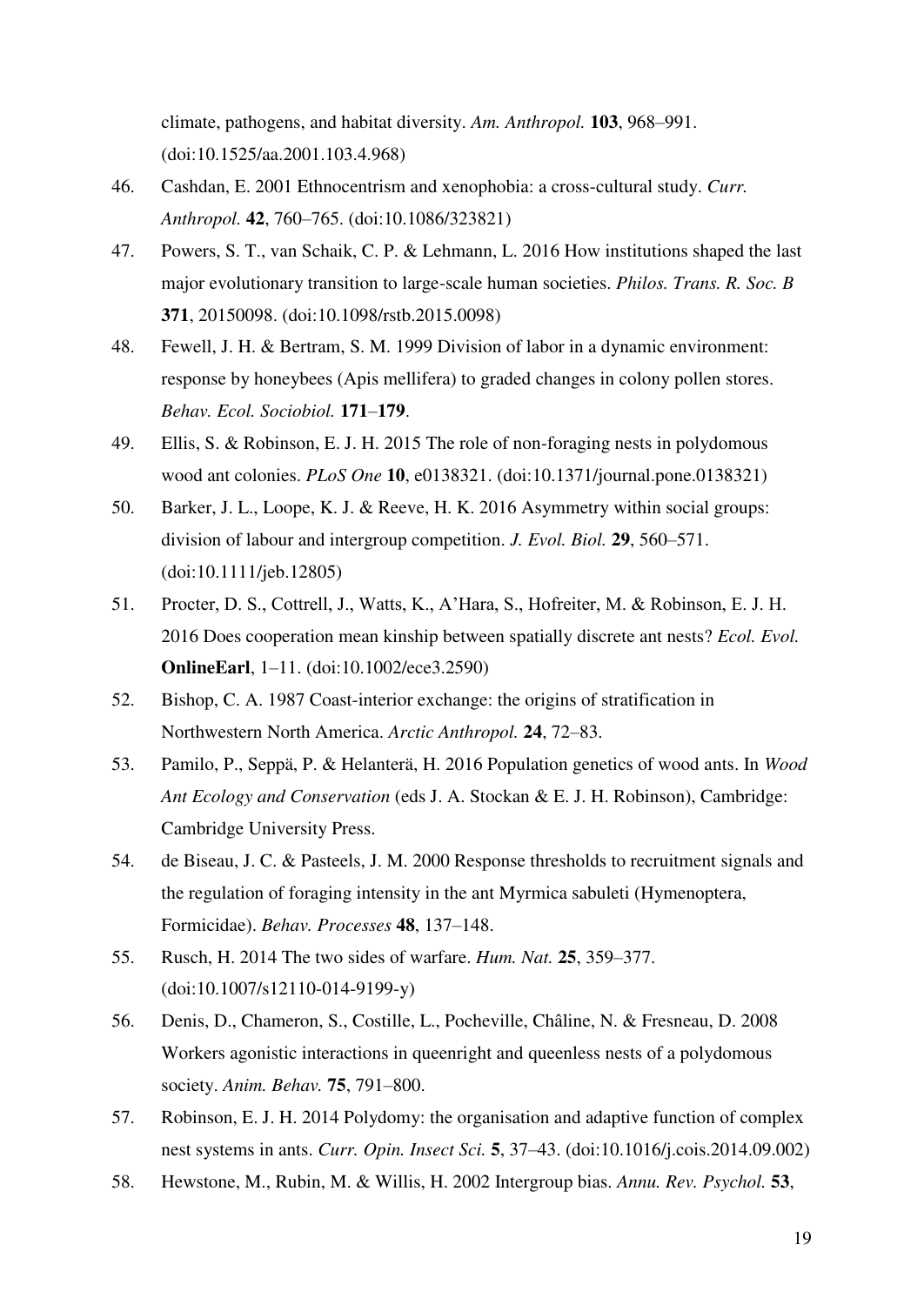575–604. (doi:10.1146/annurev.psych.53.100901.135109)

- 59. Sosis, R., Kress, H. C. & Boster, J. S. 2007 Scars for war: evaluating alternative signaling explanations for cross-cultural variance in ritual costs. *Evol. Hum. Behav.* **28**, 234–247. (doi:10.1016/j.evolhumbehav.2007.02.007)
- 60. Pirk, C. W. W., Neumann, P., Moritz, R. F. A. & Pamilo, P. 2001 Intranest relatedness and nestmate recognition in the meadow ant Formica pratensis (R.). *Behav. Ecol. Sociobiol.* **49**, 366–374.
- 61. Holzer, B., Chapuisat, M., Kremer, N., Finet, C. & Keller, L. 2006 Unicoloniality, recognition and genetic differentiation in a native Formica ant. *J. Evol. Biol.* **19**, 2031– 2039.
- 62. Silva, A. S. & Mace, R. 2014 Cooperation and conflict: field experiments in Northern Ireland. *Proc. R. Soc. B* **281**, 20141435. (doi:10.1098/rspb.2014.1435)
- 63. Habyarimana, J., Humphreys, M., Posner, D. N. & Weinstein, J. M. 2009 *Coethnicity: Diversity and the Dilemmas of Collective Action*. New York: Russell Sage Foundation.
- 64. Yamagishi, T., Jin, N. & Kiyonari, T. 1999 Bounded generalized reciprocity: ingroup boasting and ingroup favoritism. *Adv. Gr. Process.* **16**, 161–197.
- 65. Balliet, D., Wu, J. & De Dreu, C. K. W. 2014 Ingroup favoritism in cooperation: A meta-analysis. *Psychol. Bull.* **140**, 1556–1581. (doi:10.1037/a0037737)
- 66. Fessler, D. M. T. & Quintelier, K. 2013 Suicide bombings, weddings, and prison tattoos: an evolutionary perspective on subjective commitment and objective commitment. In *Cooperation and its Evolution* (eds K. Sterelny R. Joyce B. Calcott & B. Fraser), pp. 459–483. Cambridge, MA: MIT Press.
- 67. Sumner, S., Lucas, E., Barker, J. & Isaac, N. 2007 Radio-tagging technology reveals extreme nest-drifting behavior in a eusocial insect. *Curr. Biol.* **17**, 140–145. (doi:10.1016/j.cub.2006.11.064)
- 68. Aureli, F. et al. 2008 Fission-fusion dynamics: new research frameworks. *Curr. Anthropol.* **49**, 627–654. (doi:10.1086/586708)
- 69. Mabry, K. E. et al. 2013 Social mating system and sex-biased dispersal in mammals and birds: a phylogenetic analysis. *PLoS One* **8**, e57980. (doi:10.1371/journal.pone.0057980)
- 70. Moya, C. & Scelza, B. 2015 The effect of recent ethnogenesis and migration histories on perceptions of ethnic group stability. *J. Cogn. Cult.* **15**, 131–173. (doi:10.1163/15685373-12342144)
- 71. Moya, C. & Boyd, R. 2015 Different selection pressures give rise to distinct ethnic